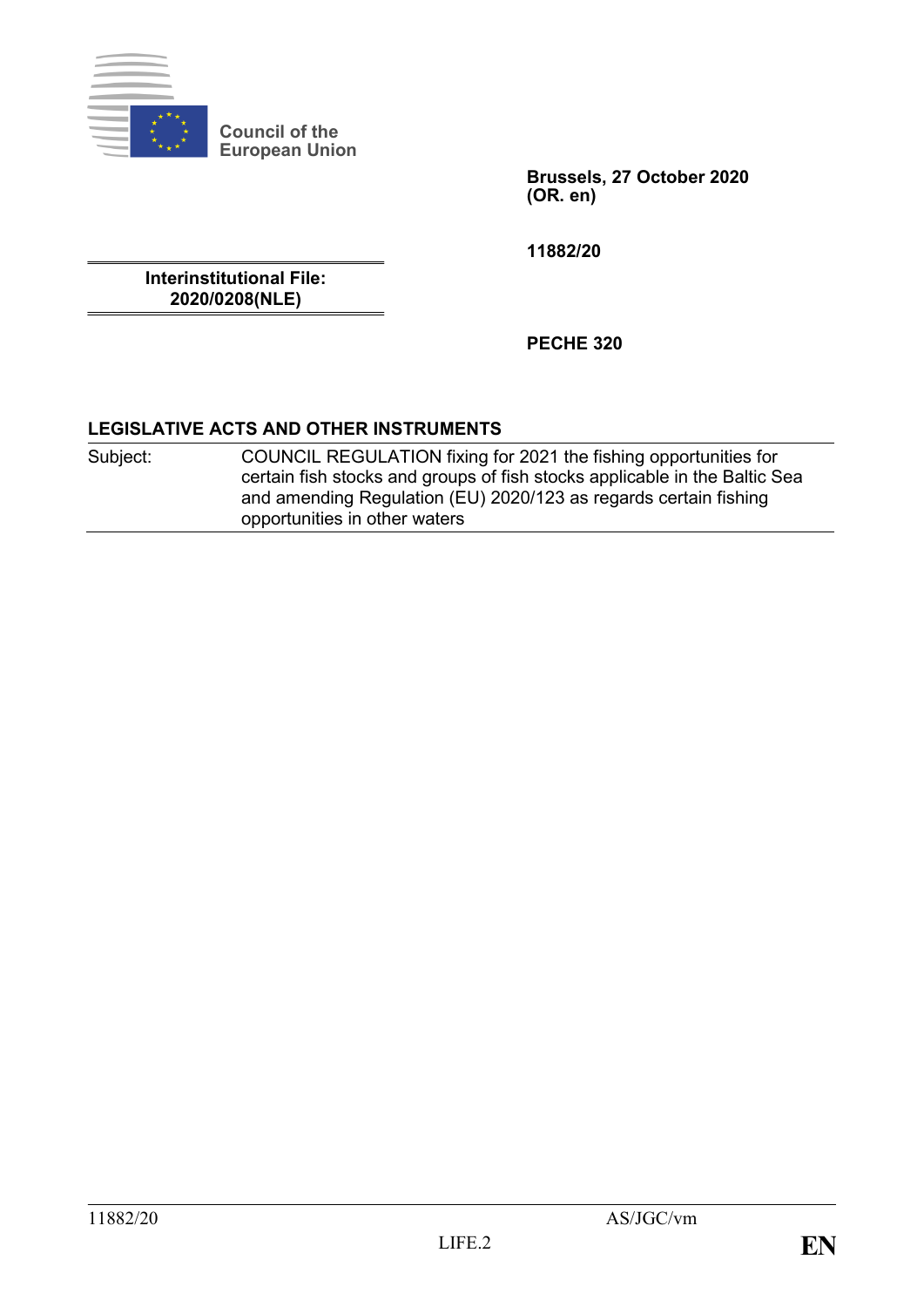#### **COUNCIL REGULATION (EU) 2020/…**

**of …**

# **fixing for 2021 the fishing opportunities for certain fish stocks and groups of fish stocks applicable in the Baltic Sea and amending Regulation (EU) 2020/123 as regards certain fishing opportunities in other waters**

### THE COUNCIL OF THE EUROPEAN UNION,

Having regard to the Treaty on the Functioning of the European Union, and in particular Article 43(3) thereof,

Having regard to the proposal from the European Commission,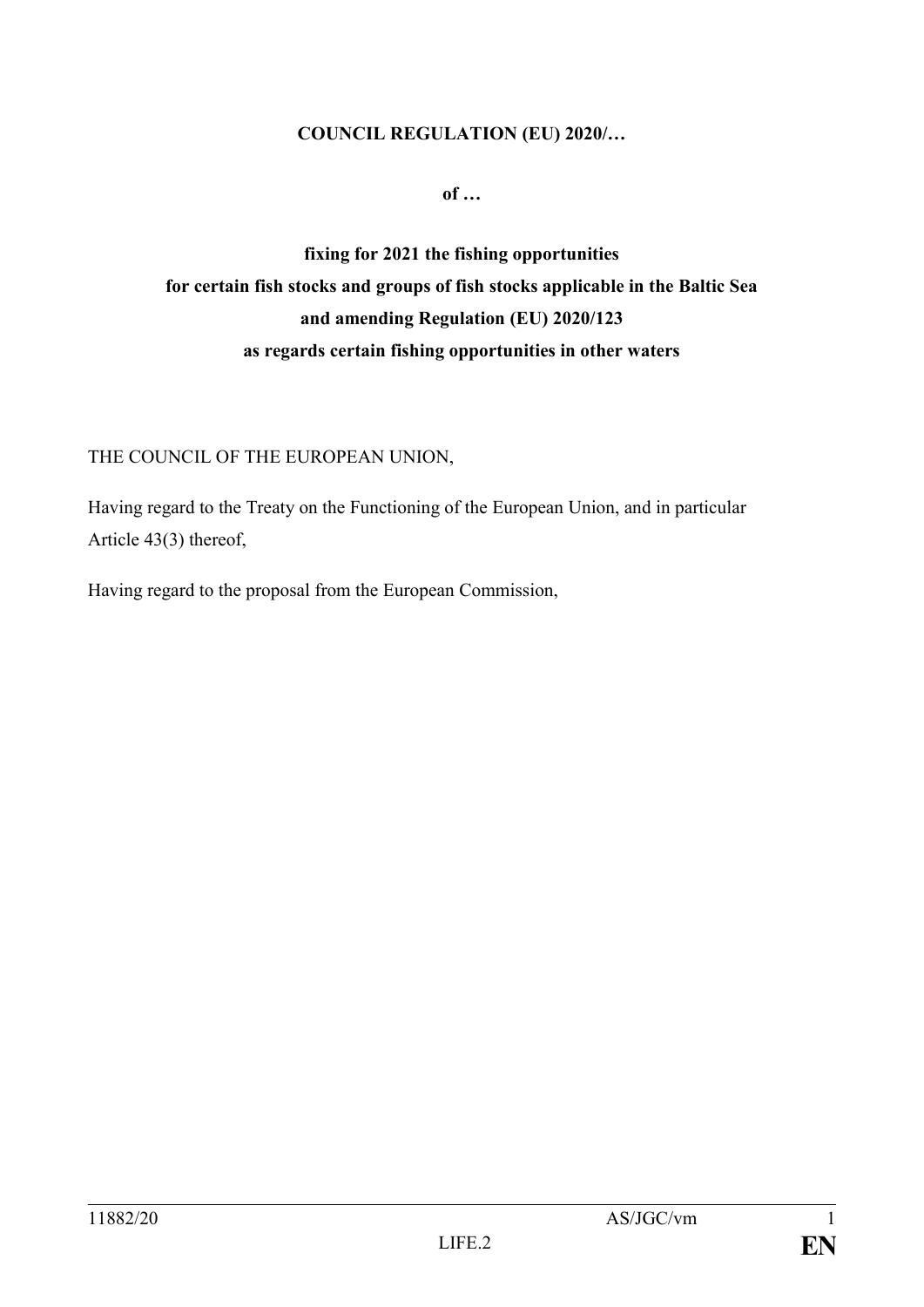#### Whereas:

- (1) Regulation (EU) No 1380/2013 of the European Parliament and of the Council**<sup>1</sup>** requires that conservation measures be adopted taking into account available scientific, technical and economic advice, including, where relevant, reports drawn up by the Scientific, Technical and Economic Committee for Fisheries and other advisory bodies, as well as advice received from Advisory Councils established for the relevant geographical areas or fields of competence and joint recommendations made by Member States.
- (2) It is incumbent upon the Council to adopt measures on the fixing and allocation of fishing opportunities, including certain conditions functionally linked thereto, as appropriate. Fishing opportunities should be allocated to Member States in such a way as to ensure the relative stability of fishing activities of each Member State for each stock or fishery and having due regard to the objectives of the Common Fisheries Policy (CFP) set out in Regulation (EU) No 1380/2013.
- (3) Regulation (EU) No 1380/2013 provides that the objective of the CFP is to achieve the maximum sustainable yield (MSY) exploitation rate by 2015 where possible and, on a progressive, incremental basis, at the latest by 2020 for all stocks.

<u>.</u>

**<sup>1</sup>** Regulation (EU) No 1380/2013 of the European Parliament and of the Council of 11 December 2013 on the Common Fisheries Policy, amending Council Regulations (EC) No 1954/2003 and (EC) No 1224/2009 and repealing Council Regulations (EC) No 2371/2002 and (EC) No 639/2004 and Council Decision 2004/585/EC (OJ L 354, 28.12.2013, p. 22).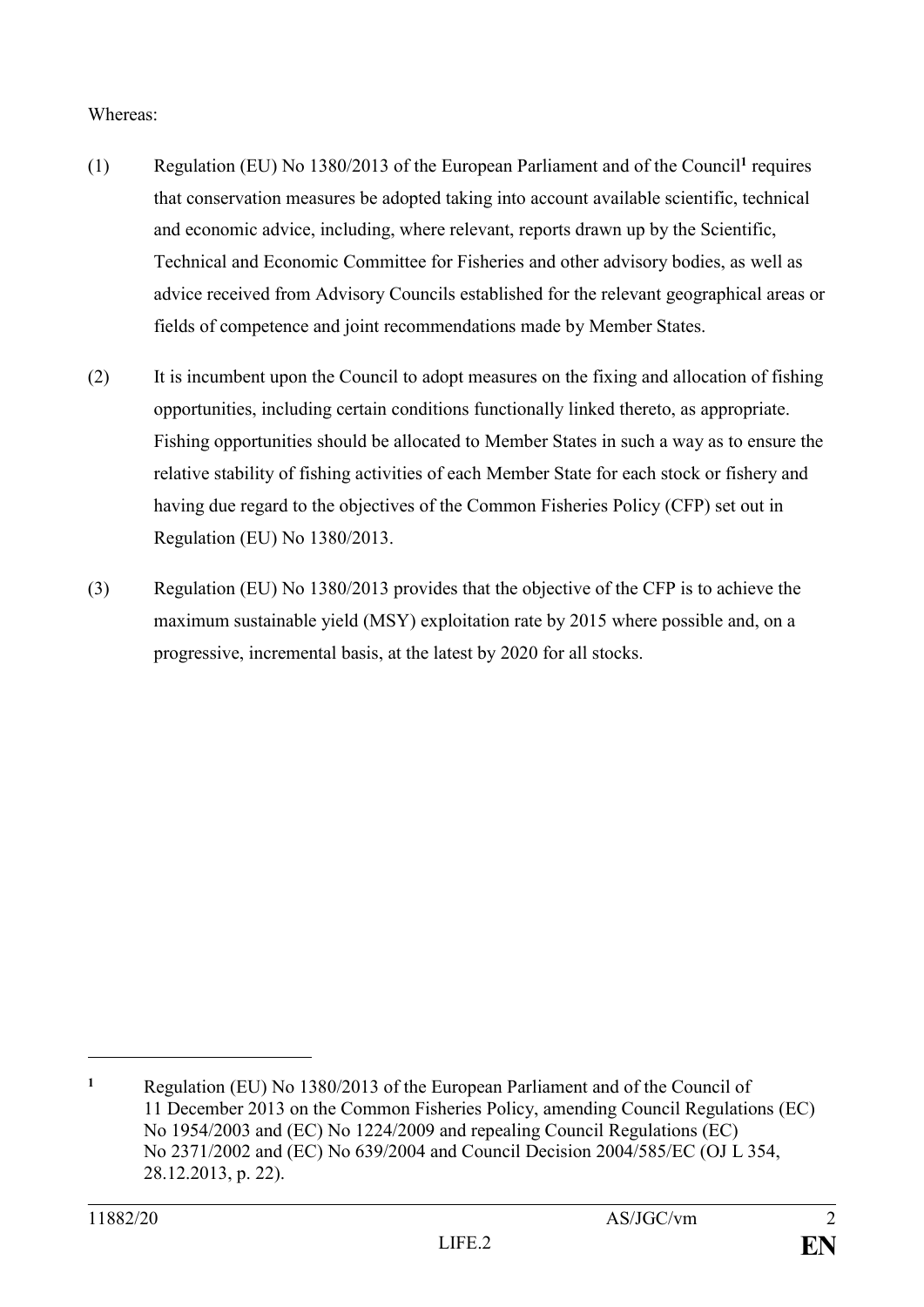- (4) The total allowable catches (TACs) should therefore be established, in accordance with Regulation (EU) No 1380/2013, on the basis of the available scientific advice, taking into account biological and socio-economic aspects whilst ensuring fair treatment between fishing sectors, as well as having regard to the opinions expressed during the consultation with stakeholders.
- (5) Regulation (EU) 2016/1139 of the European Parliament and of the Council**<sup>1</sup>** establishes a multiannual plan for the stocks of cod, herring and sprat in the Baltic Sea and for the fisheries exploiting those stocks ('the plan'). The plan aims to ensure that exploitation of living marine biological resources restores and maintains populations of harvested species above levels which can produce the MSY. To that end, the target fishing mortality for the stocks concerned, expressed in ranges, is to be achieved as soon as possible and, on a progressive, incremental basis, by 2020. It is appropriate that the catch limits applicable in 2021 for the cod, herring and sprat stocks in the Baltic Sea are established in line with the objectives of the plan.

<u>.</u>

**<sup>1</sup>** Regulation (EU) 2016/1139 of the European Parliament and of the Council of 6 July 2016 establishing a multiannual plan for the stocks of cod, herring and sprat in the Baltic Sea and the fisheries exploiting those stocks, amending Council Regulation (EC) No 2187/2005 and repealing Council Regulation (EC) No 1098/2007 (OJ L 191, 15.7.2016, p. 1).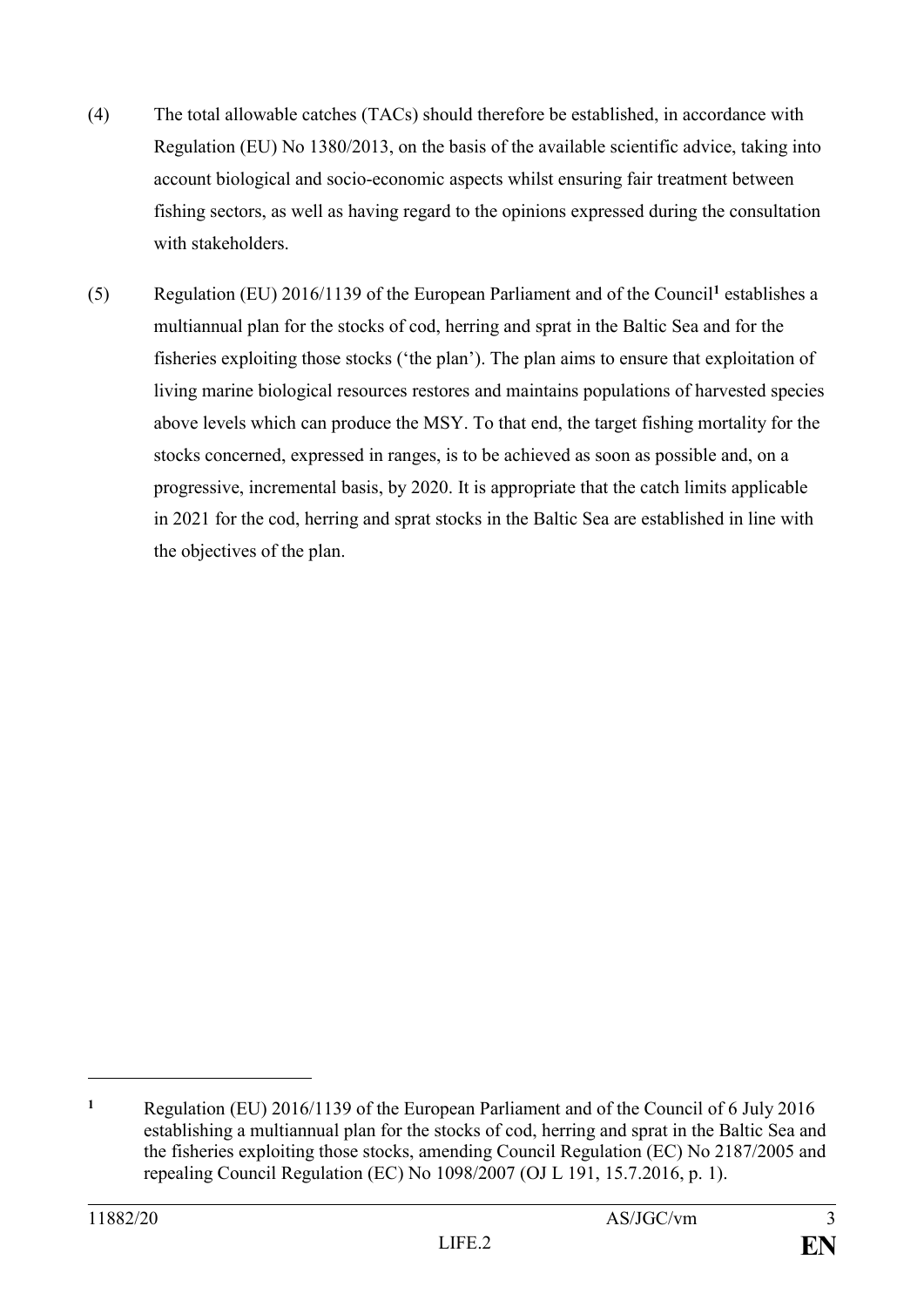(6) The International Council for the Exploration of the Sea (ICES) has indicated that the biomass of western Baltic herring in ICES subdivisions 20-24 is only 48 % of the limit reference point for spawning stock biomass $(B_{lim})$ , below which it is possible that reproductive capacity might be reduced. Therefore, the scientific advice issued by ICES on 29 May 2020 in its annual stock advice was for zero catches for western Baltic herring. Under Article 5(2) of Regulation (EU) 2016/1139, all appropriate remedial measures should therefore to be adopted to ensure a rapid return of the stock concerned to levels above the level capable of producing MSY. Moreover, that provision requires further remedial measures to be adopted. To that end, it is necessary to take into account the timeline for the achievement of the objectives of the CFP in general, and of the plan in particular, in view of the expected effect of the remedial measures adopted, whilst at the same time adhering to the objectives of achieving economic, social and employment benefits as set out in Article 2 of Regulation (EU) No 1380/2013. Therefore and in accordance with Article 4(4) of Regulation (EU) 2016/1139, it is appropriate that fishing opportunities for western Baltic herring be set below the fishing mortality ranges, so as to take into account the decrease in the biomass for that stock in ICES subdivisions 20-24.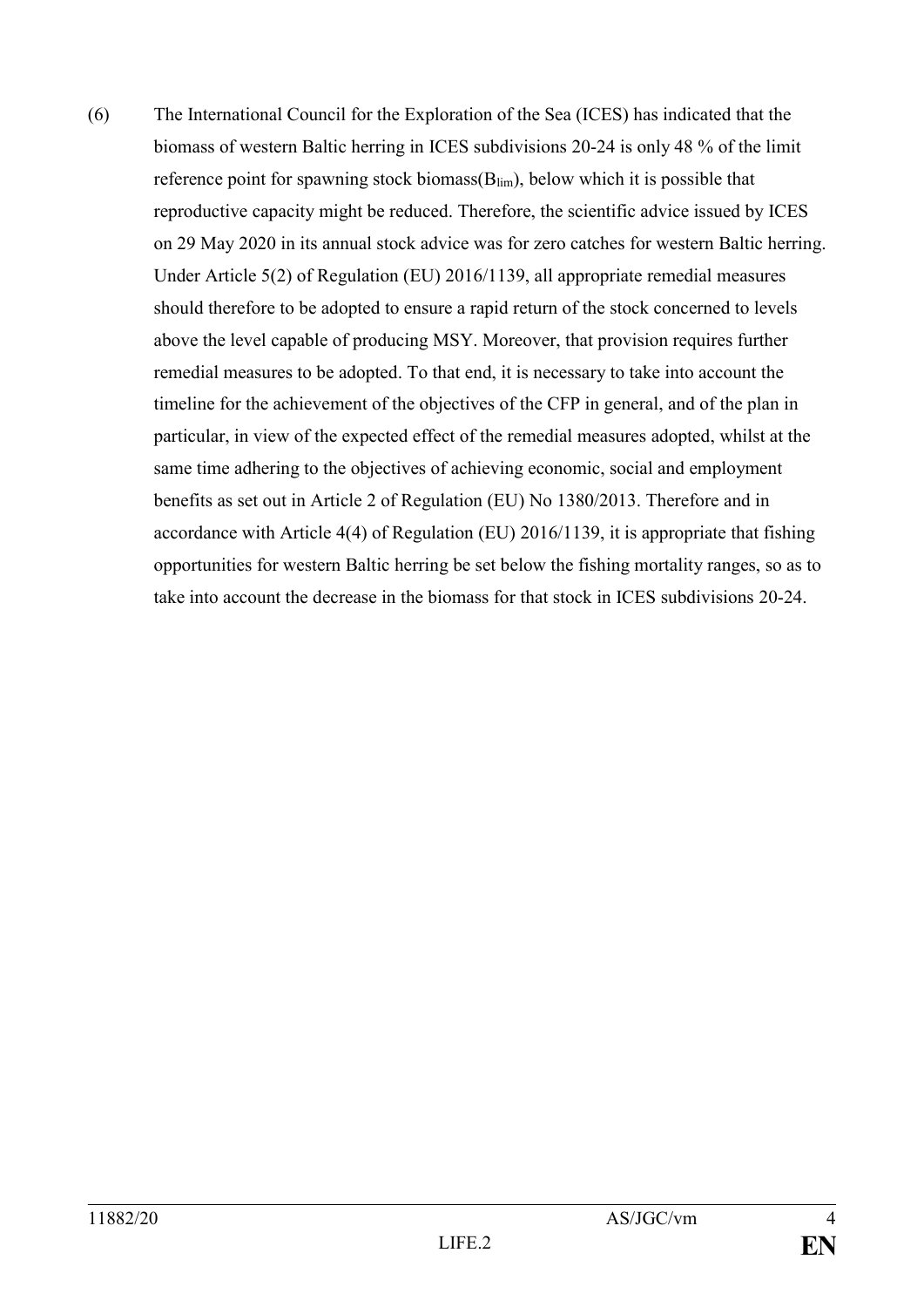(7) As regards the eastern Baltic cod stock, since 2019, ICES has been able to base its precautionary advice on a more data-rich assessment than was previously possible. ICES estimates that the biomass of eastern Baltic cod was below Blim in 2019 and has decreased further since then. ICES therefore reiterated its advice for zero catches of eastern Baltic cod for 2021. However, ICES has not been in a position to determine the values of the fishing mortality ranges. Like last year, if the fishing opportunities for eastern Baltic cod were to be set at the level indicated in the scientific advice, the obligation to land all catches in mixed fisheries with by-catches of eastern Baltic cod would lead to the phenomenon of 'choke species'. In order to strike the right balance between continuing fisheries in view of the potentially severe socio-economic implications of prohibiting any catches of eastern Baltic cod, and the need to achieve a good biological status for the stock, taking into account the difficulty of fishing all stocks in a mixed fishery at MSY at the same time, it is appropriate to establish a specific TAC for by-catches of eastern Baltic cod. The fishing opportunities are to be set in accordance with Article 5(2) of Regulation (EU) 2016/1139.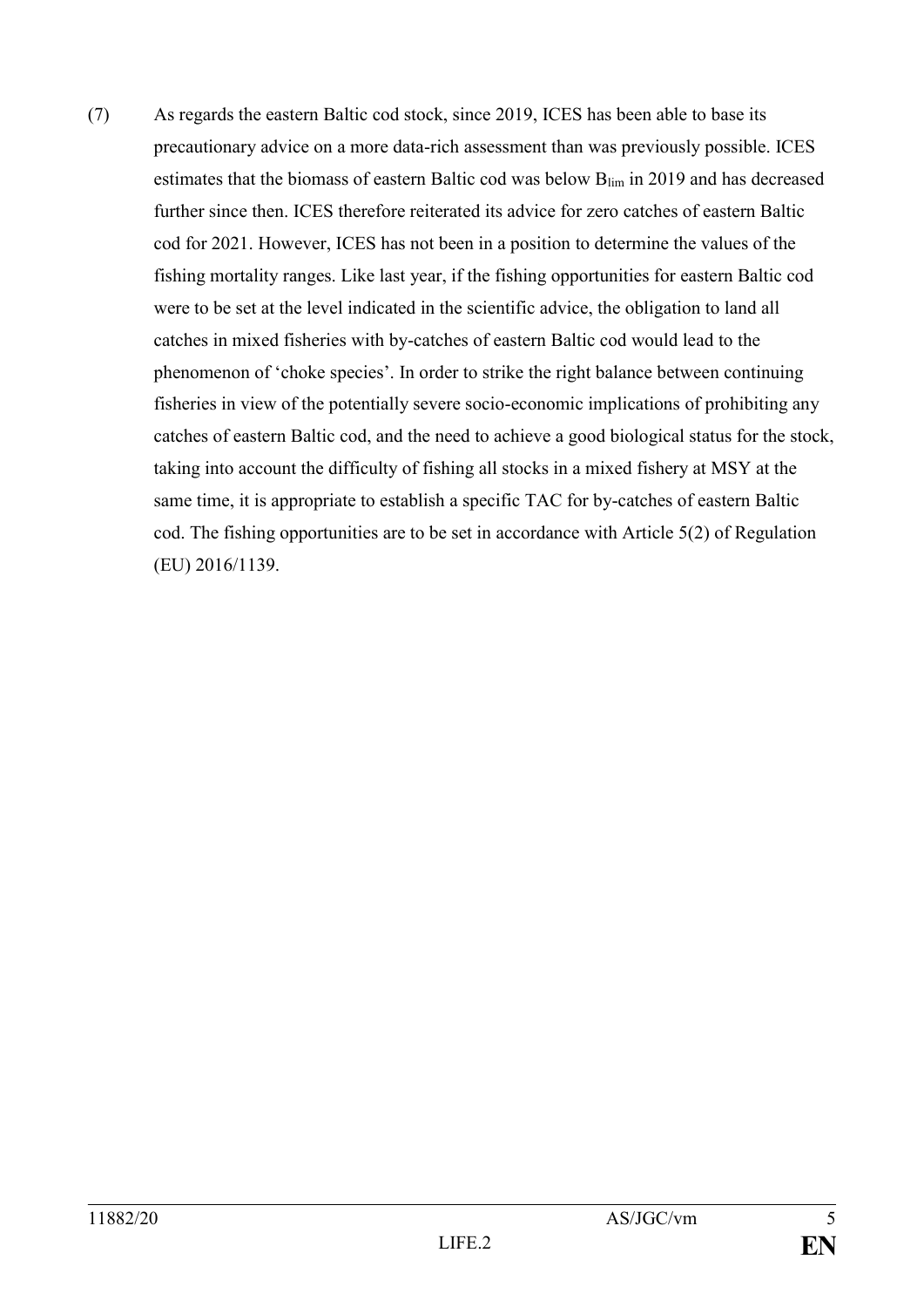(8) In May 2020, ICES provided updated advice on levels of cod by-catches in other fisheries. It is appropriate to set the fishing opportunities in accordance with that advice, with an exemption for fishing operations conducted for the exclusive purpose of scientific investigations and in full compliance with the conditions set out in Article 25 of Regulation (EU) 2019/1241 of the European Parliament and of the Council**<sup>1</sup>** . Moreover, pursuant to Article 5(2) of Regulation (EU) 2016/1139, additional remedial measures are to be adopted to ensure the rapid return of the stock to levels above the level capable of producing MSY. Scientific advice indicates that spawning closures in particular can have additional benefits for a stock that cannot be achieved by TAC alone, for example increased recruitment through undisturbed spawning. Therefore it is appropriate to maintain the existing summer spawning closure. Furthermore, scientific advice indicates that the relative importance of recreational fisheries of eastern Baltic cod depends on the TAC level. Given the very reduced TAC, the quantities caught in recreational fisheries are considered substantial and it is therefore appropriate to maintain the prohibition of recreational fishing for cod in ICES subdivisions 25 and 26 where eastern Baltic cod is most abundant.

**<sup>1</sup>** Regulation (EU) 2019/1241 of the European Parliament and of the Council of 20 June 2019 on the conservation of fisheries resources and the protection of marine ecosystems through technical measures, amending Council Regulations (EC) No 1967/2006, (EC) No 1224/2009 and Regulations (EU) No 1380/2013, (EU) 2016/1139, (EU) 2018/973, (EU) 2019/472 and (EU) 2019/1022 of the European Parliament and of the Council, and repealing Council Regulations (EC) No 894/97, (EC) No 850/98, (EC) No 2549/2000, (EC) No 254/2002, (EC) No 812/2004 and (EC) No 2187/2005 (OJ L 198, 25.7.2019, p. 105).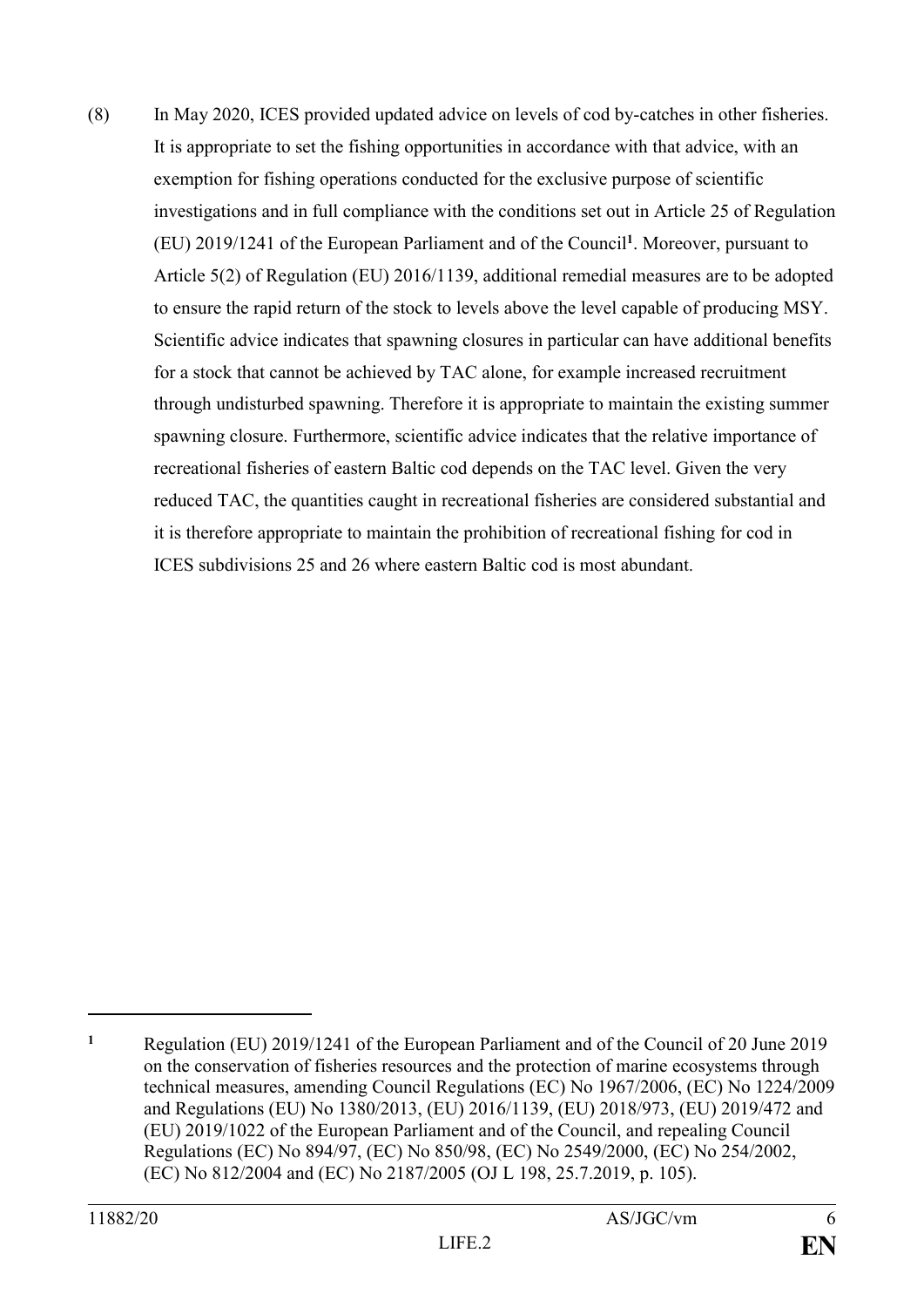(9) As regards the western Baltic cod stock, ICES has revised the estimated biomass downwards and estimates that the biomass of the western Baltic cod stock has not recovered to above the spawning stock biomass reference point below which specific and appropriate management action is to be taken  $(B_{trigger})$ . It is therefore appropriate to maintain the accompanying measures introduced for 2020 and to set the fishing opportunities in accordance with Article 5(1) of Regulation (EU) 2016/1139 while taking into account the levels of cod by-caught in other fisheries in ICES subdivision 24 advised by ICES, in order to be coherent with the approach followed in the eastern Baltic cod management area. Moreover, scientific advice indicates that the western and eastern cod stocks mix in ICES subdivision 24. In order to protect the eastern cod stock and ensure a level playing field with the eastern Baltic cod management area, the use of the TAC in ICES subdivision 24 should continue to be limited to by-catches of cod with an exemption for fishing operations conducted for the exclusive purpose of scientific investigations and in full compliance with the conditions set out in Article 25 of Regulation (EU) 2019/1241, and for small-scale coastal fishermen fishing with passive gears in areas up to six nautical miles from shore where the water depth is less than 20 metres since western cod is predominant in those shallow coastal areas. Moreover, the closure period in ICES subdivision 24 should be aligned with the closure period in ICES subdivisions 25 and 26 in order to ensure equivalent protection consistent with ICES advice.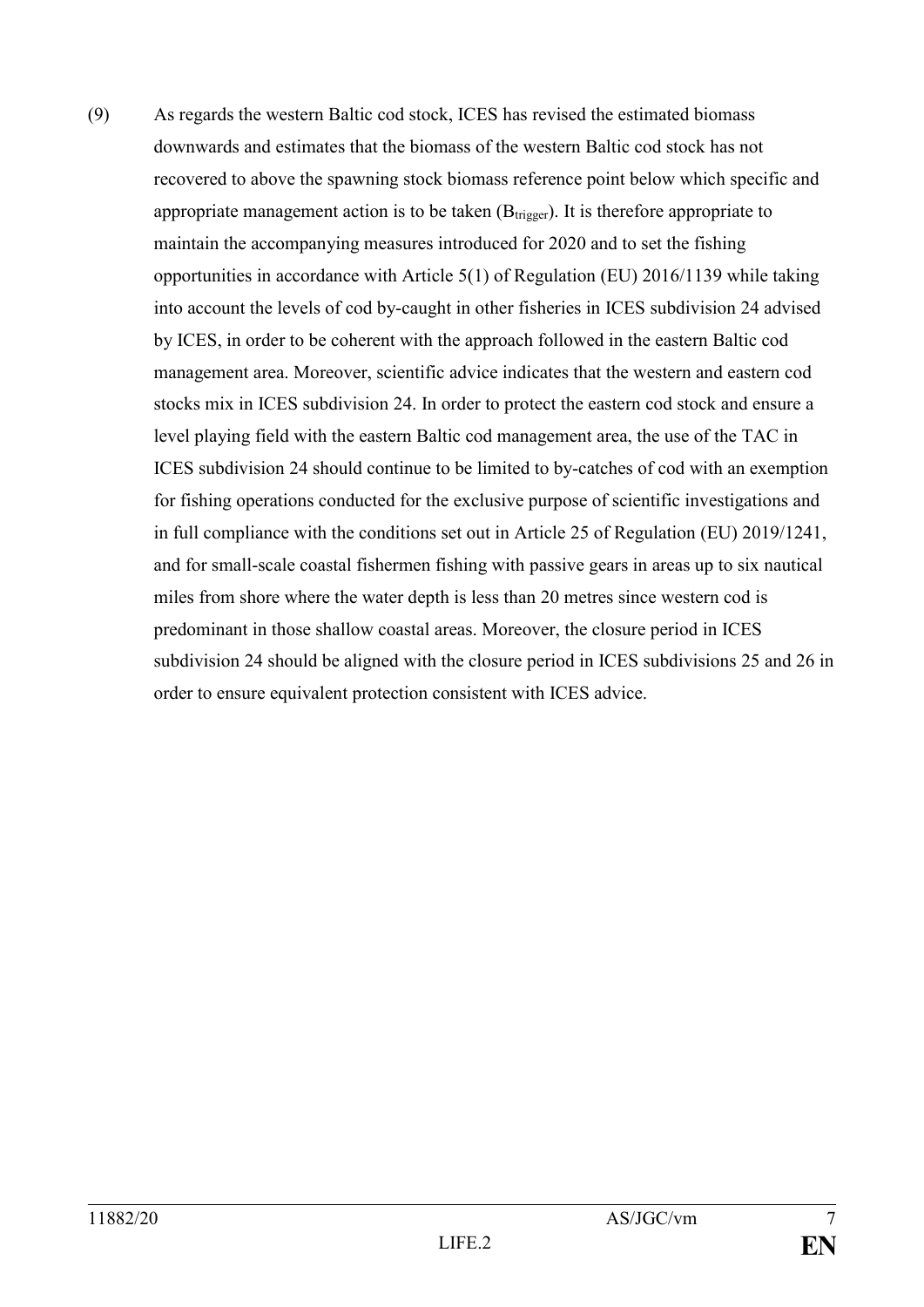- (10) Accordingly, and in order to ensure a level playing field with ICES subdivisions 25 and 26, recreational fishing for cod in ICES subdivision 24 should continue to be prohibited beyond six nautical miles from shore. Moreover, as the scientific advice indicates that recreational fisheries contribute significantly to the overall fishing mortality of that stock and taking into account the status of that stock and the reduction of the TAC, the daily bag limit per fisherman should be maintained. This is without prejudice to the principle of relative stability applicable to commercial fishing activities. Finally, given the fragile status of the stock and the fact that the scientific advice indicates that spawning closures in particular can have additional benefits for a stock that cannot be achieved by TAC alone, for example an increased recruitment through undisturbed spawning, the winter spawning closure should be maintained, with an exemption for certain small-scale coastal fishermen and for fishing operations conducted for the exclusive purpose of scientific investigations and in full compliance with the conditions set out in Article 25 of Regulation (EU) 2019/1241.
- (11) ICES estimates that the biomass of central Baltic herring has fallen below the spawning stock biomass reference point below which specific and appropriate management action is to be taken  $(B_{trigger})$ . It is therefore appropriate to set the fishing opportunities in accordance with Article 5(1) of Regulation (EU) 2016/1139.
- (12) According to ICES advice, cod is by-caught in plaice fisheries. Furthermore, sprat is caught in a mixed fishery with herring and is a prey species for cod. It is appropriate to take those inter-species considerations into account in setting the fishing opportunities for plaice and sprat.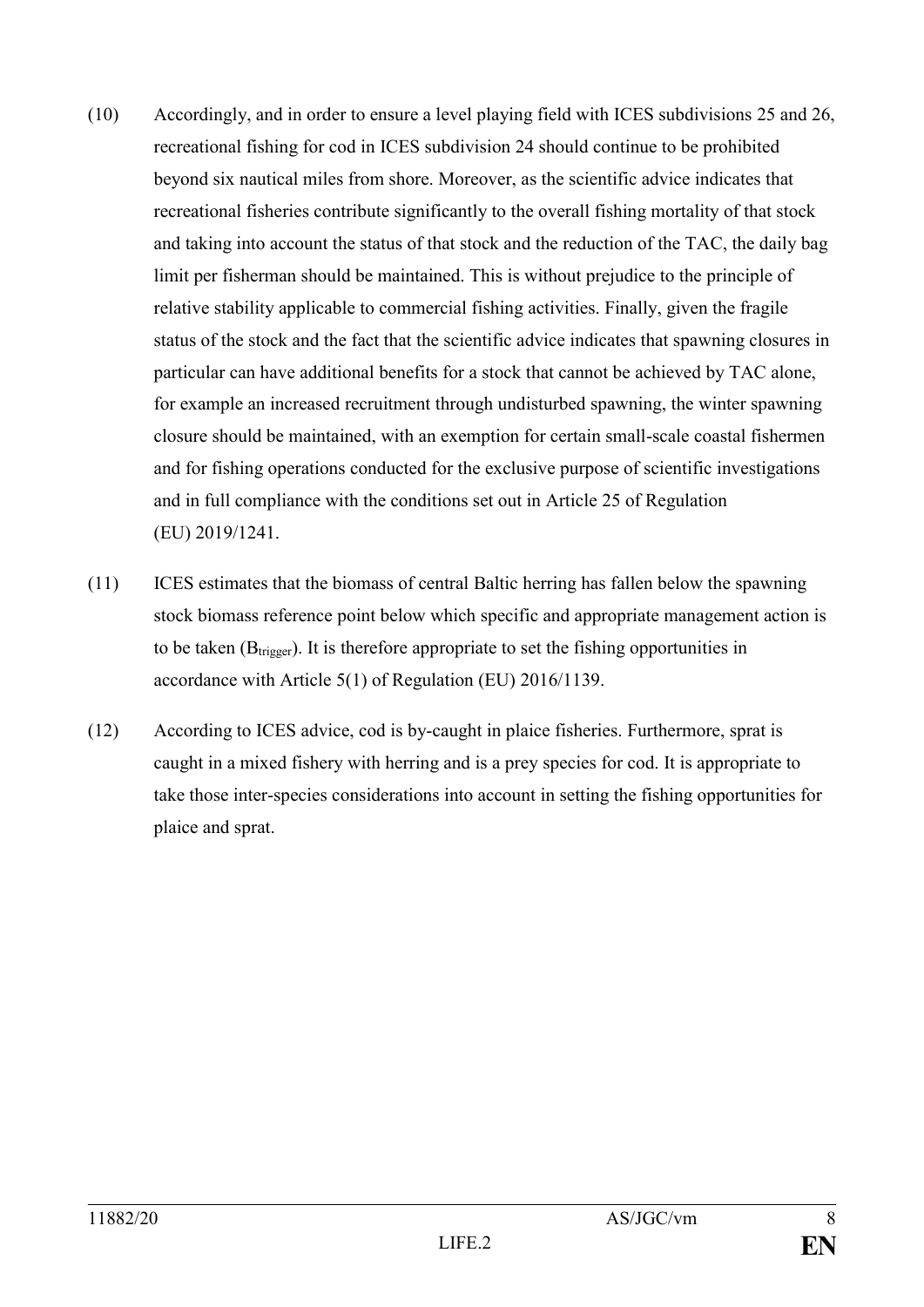- (13) In order to ensure full use of coastal fishing opportunities, a limited inter-area flexibility for salmon from ICES subdivisions 22-31 to ICES subdivision 32 was introduced in 2019. Given the changes in fishing opportunities for those two stocks, it is appropriate to increase that flexibility.
- (14) The introduction of a prohibition of fishing for sea trout beyond four nautical miles and of a limitation of by-catches of sea trout to 3 % of the combined catch of sea trout and salmon has contributed to a large extent to substantially reducing previously significant misreporting of catches in salmon fishery, in particular as sea trout catches. It is therefore appropriate to maintain that provision in order to reduce misreporting as much as possible.
- (15) The use of the fishing opportunities set out in this Regulation is subject to Council Regulation (EC) No 1224/2009**<sup>1</sup>** , and in particular to Articles 33 and 34 thereof concerning the recording of catches and fishing effort, and to the transmission of data on the exhaustion of fishing opportunities to the Commission. This Regulation should therefore specify the codes relating to landings of stocks subject to this Regulation that are to be used by Member States when sending data to the Commission.

**<sup>1</sup>** Council Regulation (EC) No 1224/2009 of 20 November 2009 establishing a Union control system for ensuring compliance with the rules of the common fisheries policy, amending Regulations (EC) No 847/96, (EC) No 2371/2002, (EC) No 811/2004, (EC) No 768/2005, (EC) No 2115/2005, (EC) No 2166/2005, (EC) No 388/2006, (EC) No 509/2007, (EC) No 676/2007, (EC) No 1098/2007, (EC) No 1300/2008, (EC) No 1342/2008 and repealing Regulations (EEC) No 2847/93, (EC) No 1627/94 and (EC) No 1966/2006 (OJ L [343,](http://eur-lex.europa.eu/legal-content/EN/AUTO/?uri=OJ:L:2009:343:TOC)  [22.12.2009, p.](http://eur-lex.europa.eu/legal-content/EN/AUTO/?uri=OJ:L:2009:343:TOC) 1).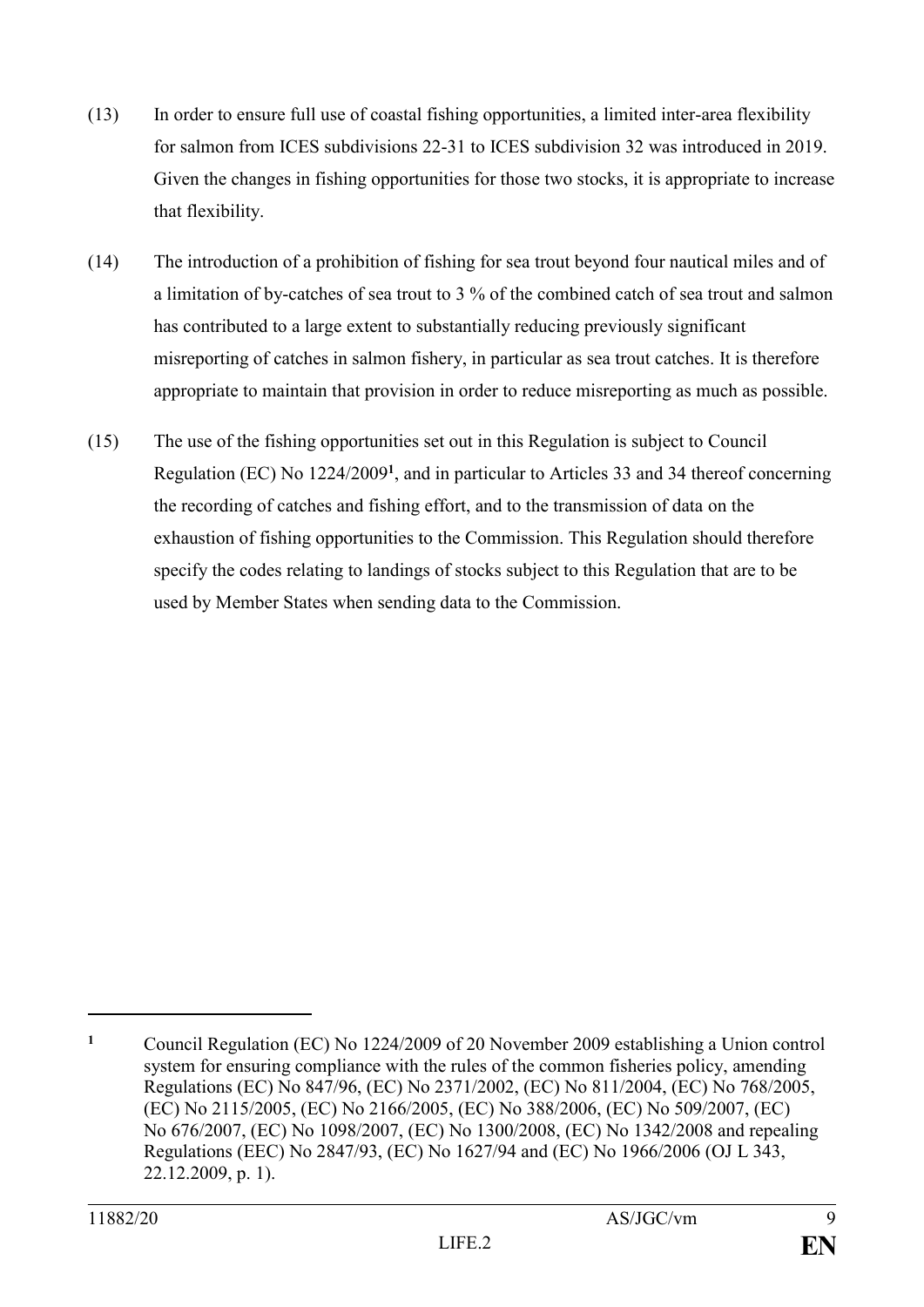- (16) Council Regulation (EC) No 847/96**<sup>1</sup>** introduced additional conditions for year-to-year management of TACs including, under Articles 3 and 4, flexibility provisions for precautionary and analytical TACs. Under Article 2 of that Regulation, when fixing the TACs, the Council is to decide to which stocks Articles 3 or 4 shall not apply, in particular on the basis of the biological status of the stocks. More recently, the year-to-year flexibility mechanism was introduced by Article 15(9) of Regulation (EU) No 1380/2013 for all stocks that are subject to the landing obligation. Therefore, in order to avoid excessive flexibility that would undermine the principle of rational and responsible exploitation of living marine biological resources, hinder the achievement of the objectives of the CFP and cause the biological status of the stocks to deteriorate, it should be established that Articles 3 and 4 of Regulation (EC) No 847/96 apply to analytical TACs only where the year-to-year flexibility provided for in Article 15(9) of Regulation (EU) No 1380/2013 is not used.
- (17) Moreover given that the biomass of the stock of eastern Baltic cod is below  $B_{\text{lim}}$  and that only by-catch and scientific fisheries are permitted in 2021, Member States have undertaken not to apply Article 15(9) of Regulation (EU) No 1380/2013 for this stock for transfers from 2020 to 2021 so that catches in 2021 will not exceed the TAC set for eastern Baltic cod.

**<sup>1</sup>** Council Regulation (EC) No 847/96 of 6 May 1996 introducing additional conditions for year-to-year management of TACs and quotas (OJ L 115, 9.5.1996, p. 3).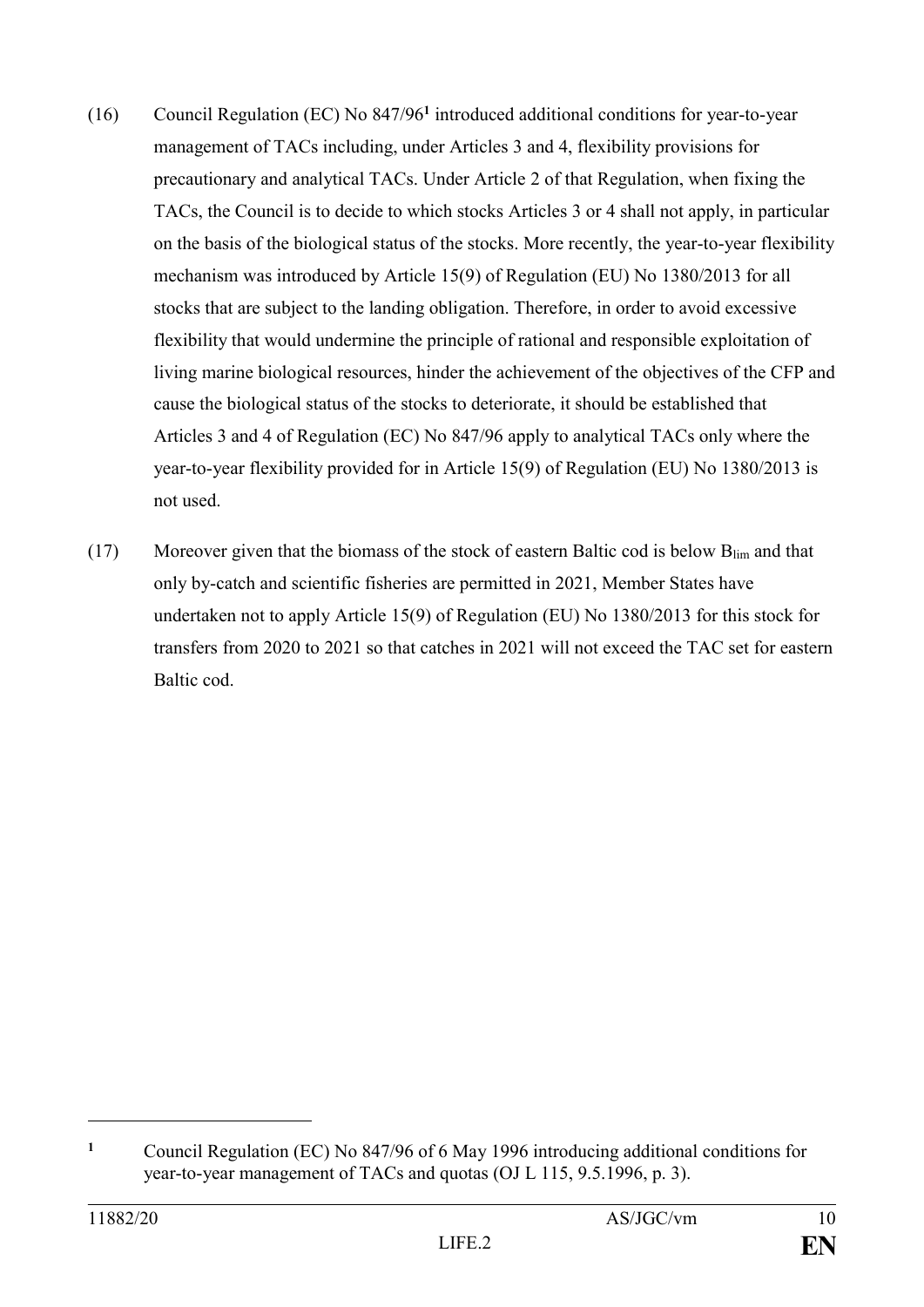(18) The fishing year for Norway pout in ICES division 3a and Union waters of ICES division 2a and ICES subarea 4 is from 1 November to 31 October. Based on new scientific advice, a preliminary TAC for Norway pout should be established for those areas. The United Kingdom does not hold a quota for Norway pout. However, part of the quota is taken in UK waters. The United Kingdom has been consulted in accordance with Article 130(1) of the Agreement on the withdrawal of the United Kingdom of Great Britain and Northern Ireland from the European Union and the European Atomic Energy Community**<sup>1</sup>** . A preliminary TAC for fishing opportunities for the period 1 November 2020 to 31 December 2020 should therefore be set. That TAC will allow for the start of the fishing season. The United Kingdom will be consulted on fishing opportunities for the period 1 January 2021 to 31 October 2021. Despite the fact that the United Kingdom has no quota share in this stock, the resource is shared with the United Kingdom. Therefore consultations concerning the joint management of the stock should take place after the expiration of the transition period on 31 December 2020. The Regulation on fishing opportunities for Norway pout in the ICES division 3a and Union waters of ICES division 2a and ICES subarea 4 should later be amended to include the outcome of those consultations, for the period 1 January 2021 to 31 October 2021, to cover the full fishing year from 1 November 2020 to 31 October 2021.

**<sup>1</sup>** OJ L 29, 31.1.2020, p. 7.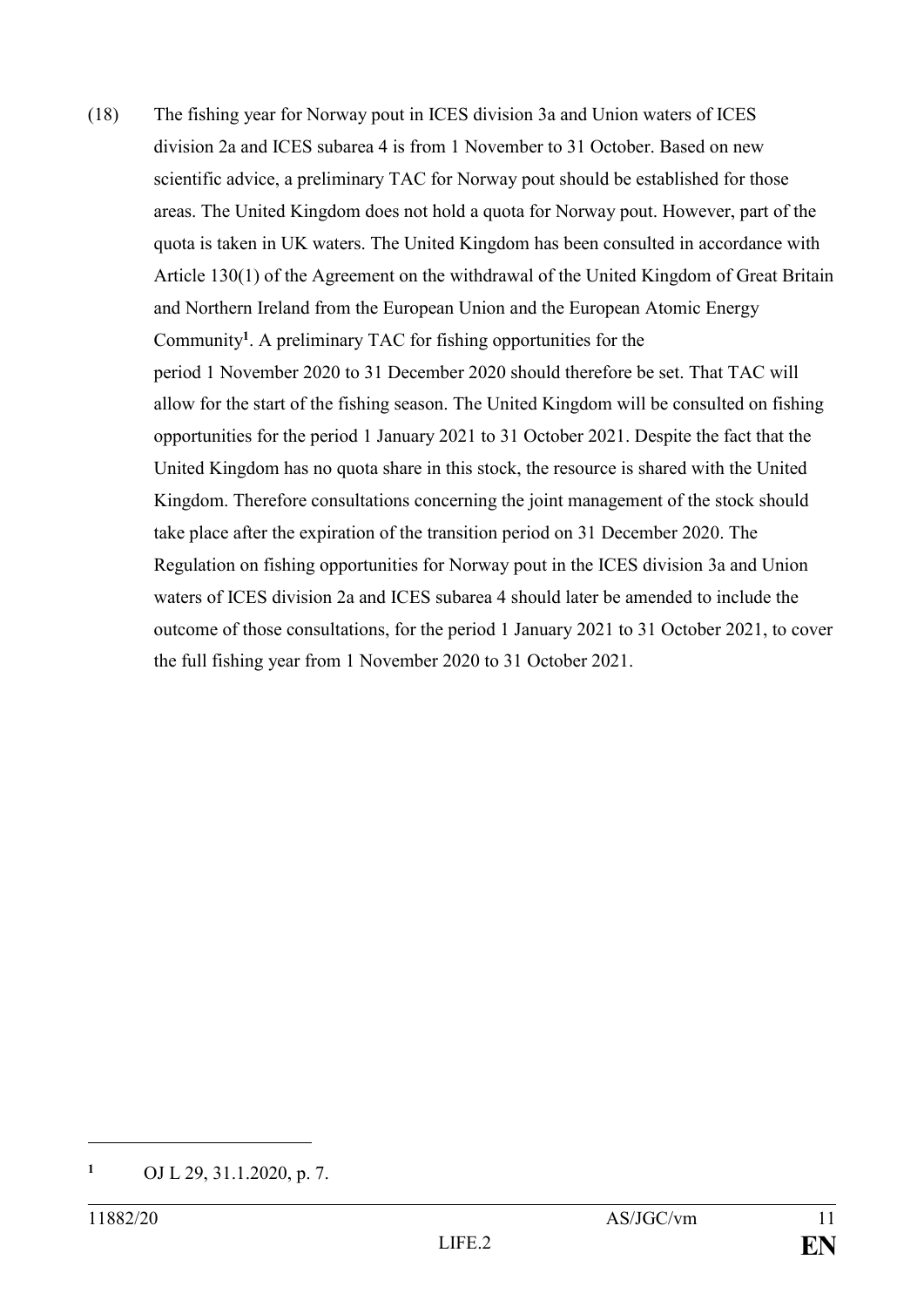(19) In order to avoid the interruption of fishing activities and to ensure the livelihoods of Union fishermen, this Regulation should apply from 1 January 2021. However, this Regulation should apply to Norway pout in ICES division 3a and Union waters of ICES division 2a and ICES subarea 4 from 1 November 2020 until 31 October 2021. For reasons of urgency, this Regulation should enter into force immediately after its publication,

HAS ADOPTED THIS REGULATION: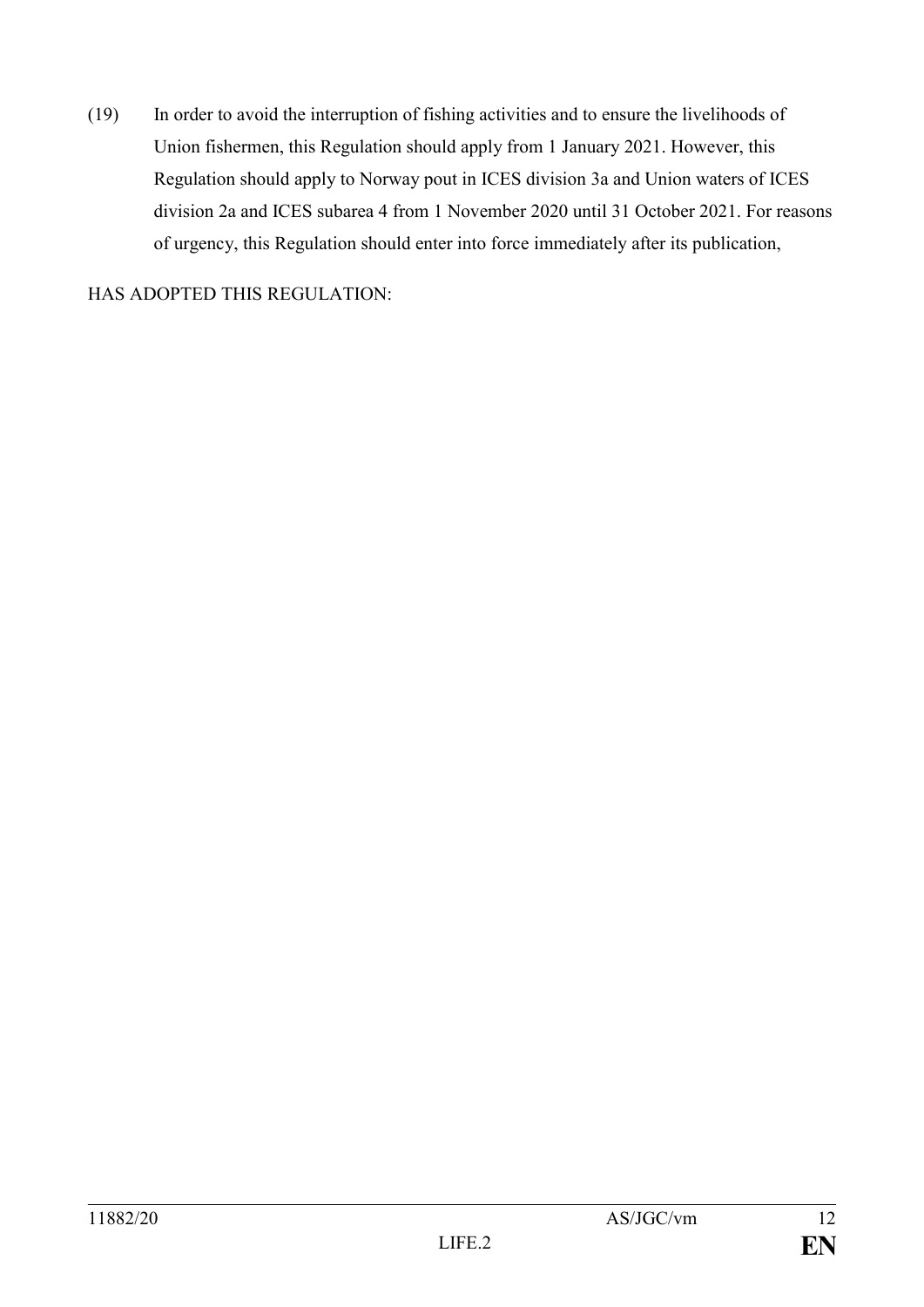# **CHAPTER I GENERAL PROVISIONS**

#### *Article 1*

#### *Subject matter*

This Regulation fixes the fishing opportunities for certain fish stocks and groups of fish stocks in the Baltic Sea for 2021 and amends certain fishing opportunities in other waters fixed by Regulation (EU) 2020/123**<sup>1</sup>** .

# *Article 2*

### *Scope*

- 1. This Regulation applies to Union fishing vessels operating in the Baltic Sea.
- 2. This Regulation also applies to recreational fisheries where they are expressly referred to in the relevant provisions.

**<sup>1</sup>** Council Regulation (EU) 2020/123 of 27 January 2020 fixing for 2020 the fishing opportunities for certain fish stocks and groups of fish stocks, applicable in Union waters and, for Union fishing vessels, in certain non-Union waters (OJ L 25, 30.1.2020, p. 1).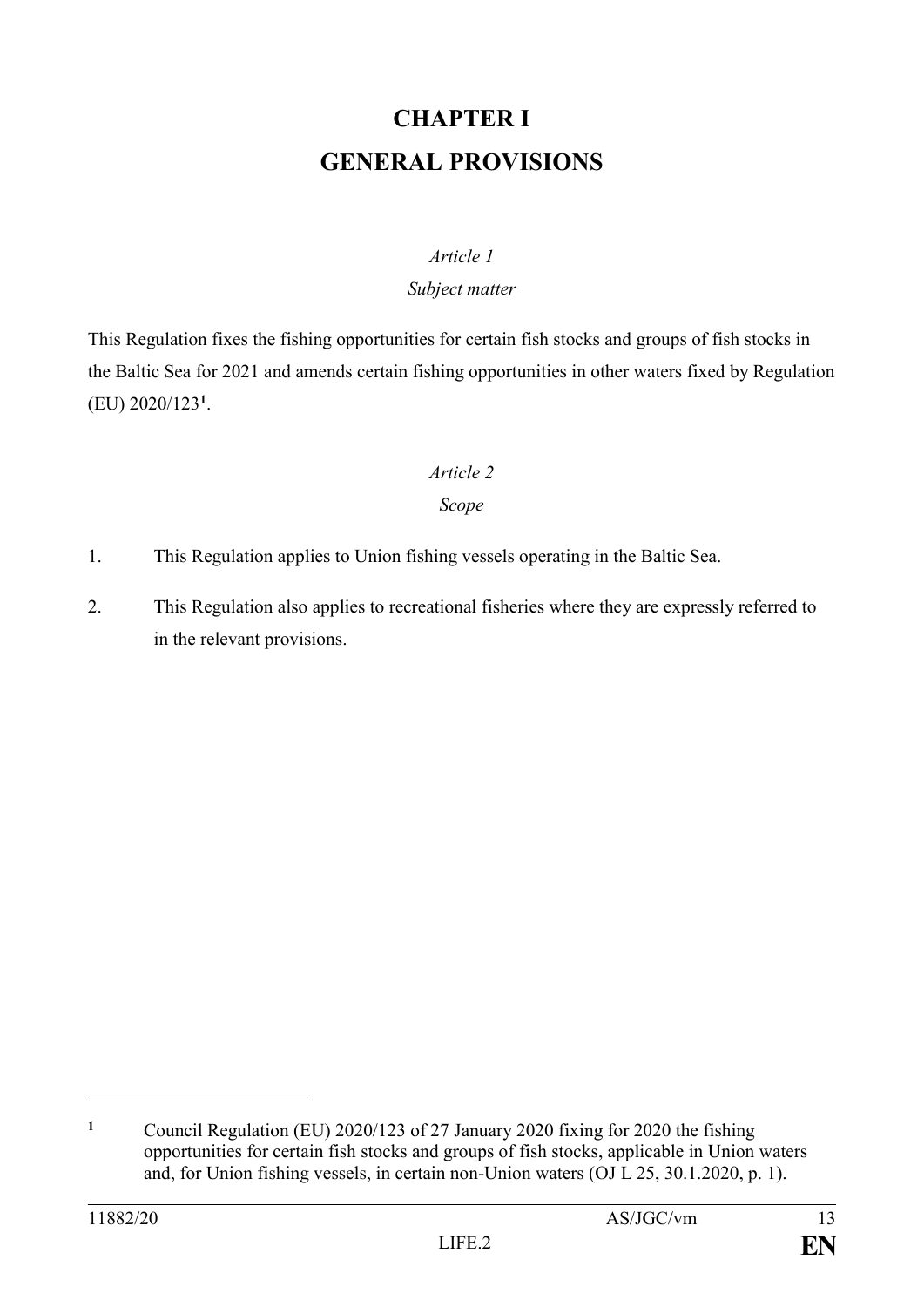# *Article 3*

## *Definitions*

For the purposes of this Regulation, the definitions laid down in Article 4 of Regulation (EU) No 1380/2013 apply.

In addition, the following definitions apply:

- (1) 'subdivision' means an ICES subdivision of the Baltic Sea as defined in Annex III to Council Regulation (EC) No 218/2009**<sup>1</sup>** ;
- (2) 'total allowable catch' (TAC) means the quantity of each stock that can be caught over the period of a year;
- (3) 'quota' means a proportion of the TAC allocated to the Union, a Member State or a third country;
- (4) 'recreational fisheries' means non-commercial fishing activities exploiting marine biological resources such as for recreation, tourism or sport.

**<sup>1</sup>** Regulation (EC) No 218/2009 of the European Parliament and of the Council of 11 March 2009 on the submission of nominal catch statistics by Member States fishing in the north-east Atlantic (OJ L 87, 31.3.2009, p. 70).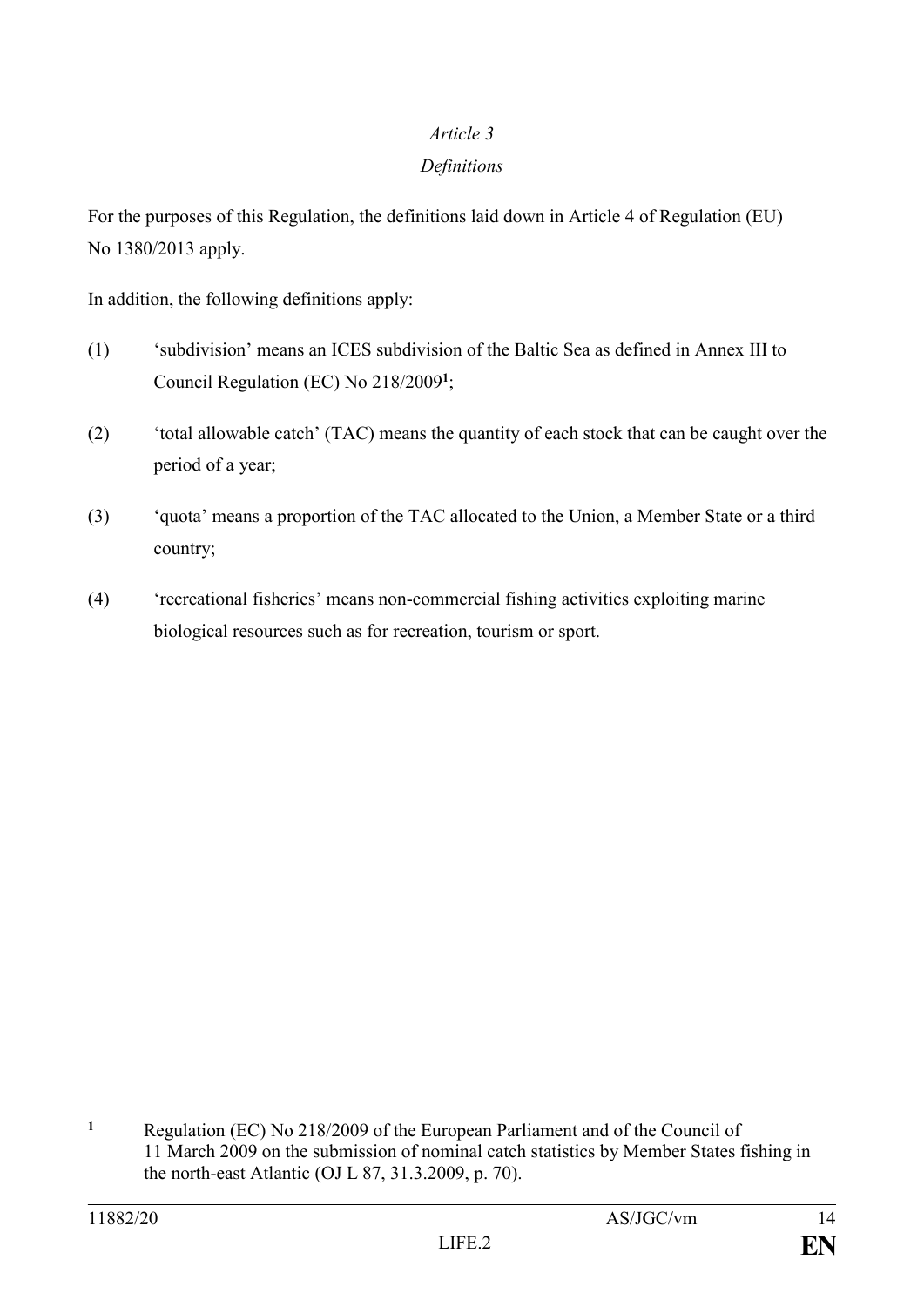# **CHAPTER II FISHING OPPORTUNITIES**

#### *Article 4*

#### *TACs and allocations*

The TACs, the quotas and the conditions functionally linked thereto, where appropriate, are set out in the Annex.

### *Article 5*

# *Special provisions on allocations of fishing opportunities*

The allocation of fishing opportunities among Member States, as set out in this Regulation, shall be without prejudice to:

- (a) exchanges made pursuant to Article 16(8) of Regulation (EU) No 1380/2013;
- (b) deductions and reallocations made pursuant to Article 37 of Regulation (EC) No 1224/2009;
- (c) additional landings allowed under Article 3 of Regulation (EC) No 847/96 or under Article 15(9) of Regulation (EU) No 1380/2013;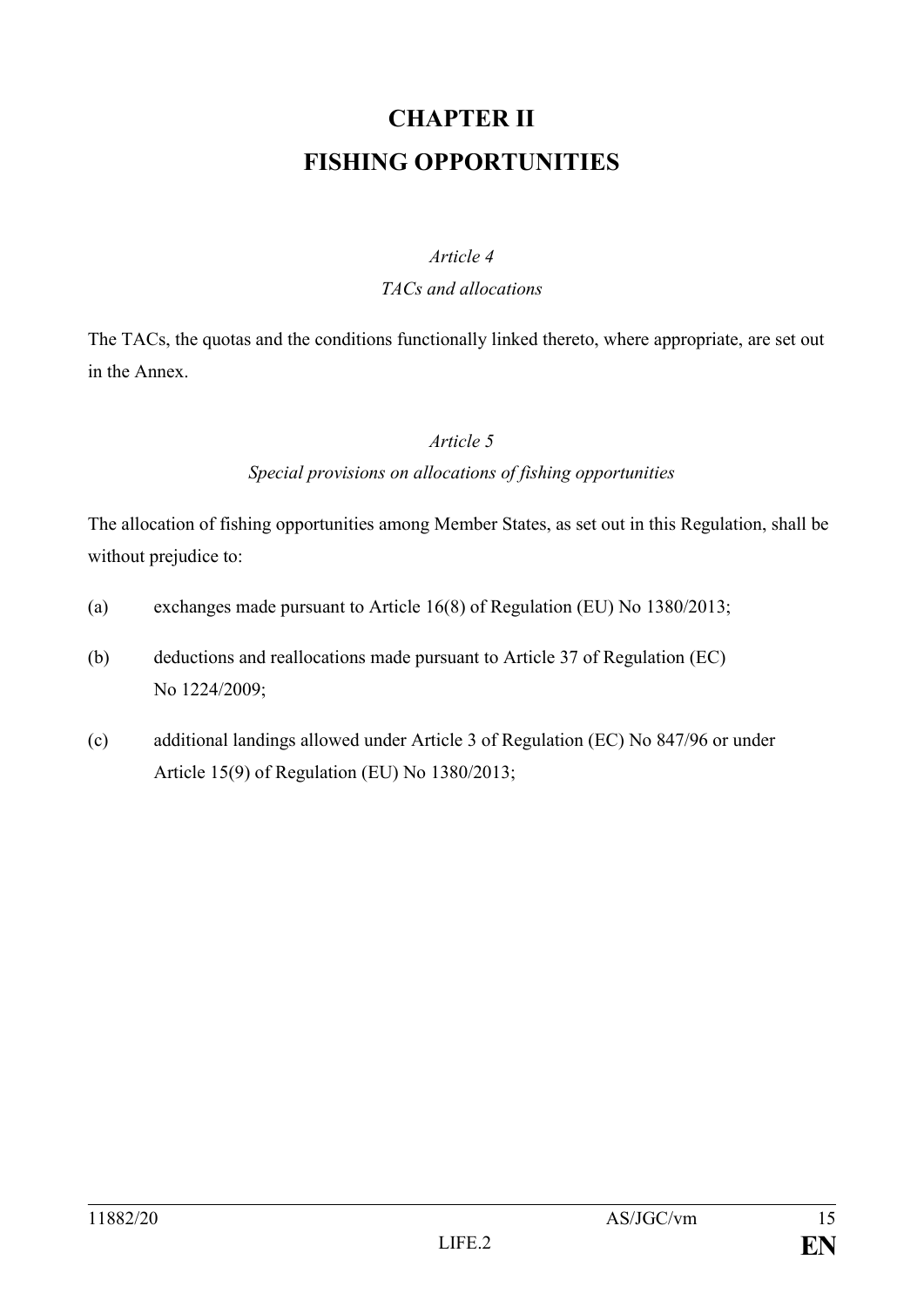- (d) quantities withheld in accordance with Article 4 of Regulation (EC) No 847/96 or transferred under Article 15(9) of Regulation (EU) No 1380/2013;
- (e) deductions made pursuant to Articles 105 and 107 of Regulation (EC) No 1224/2009.

#### *Article 6*

# *Conditions for landing of catches and by-catches*

The stocks of non-target species within the safe biological limits referred to in Article 15(8) of Regulation (EU) No 1380/2013 which qualify for the derogation from the obligation to count catches against the relevant quota are identified in the Annex to this Regulation.

### *Article 7*

### *Closures to protect cod spawning*

- 1. It shall be prohibited to fish with any type of fishing gear in subdivisions 25 and 26 from 1 May to 31 August.
- 2. An exemption from the prohibition laid down in paragraph 1 shall apply in the following cases:
	- (a) fishing operations conducted for the exclusive purpose of scientific investigations, which may be undertaken provided that those investigations are carried out in full compliance with the conditions set out in Article 25 of Regulation (EU) 2019/1241;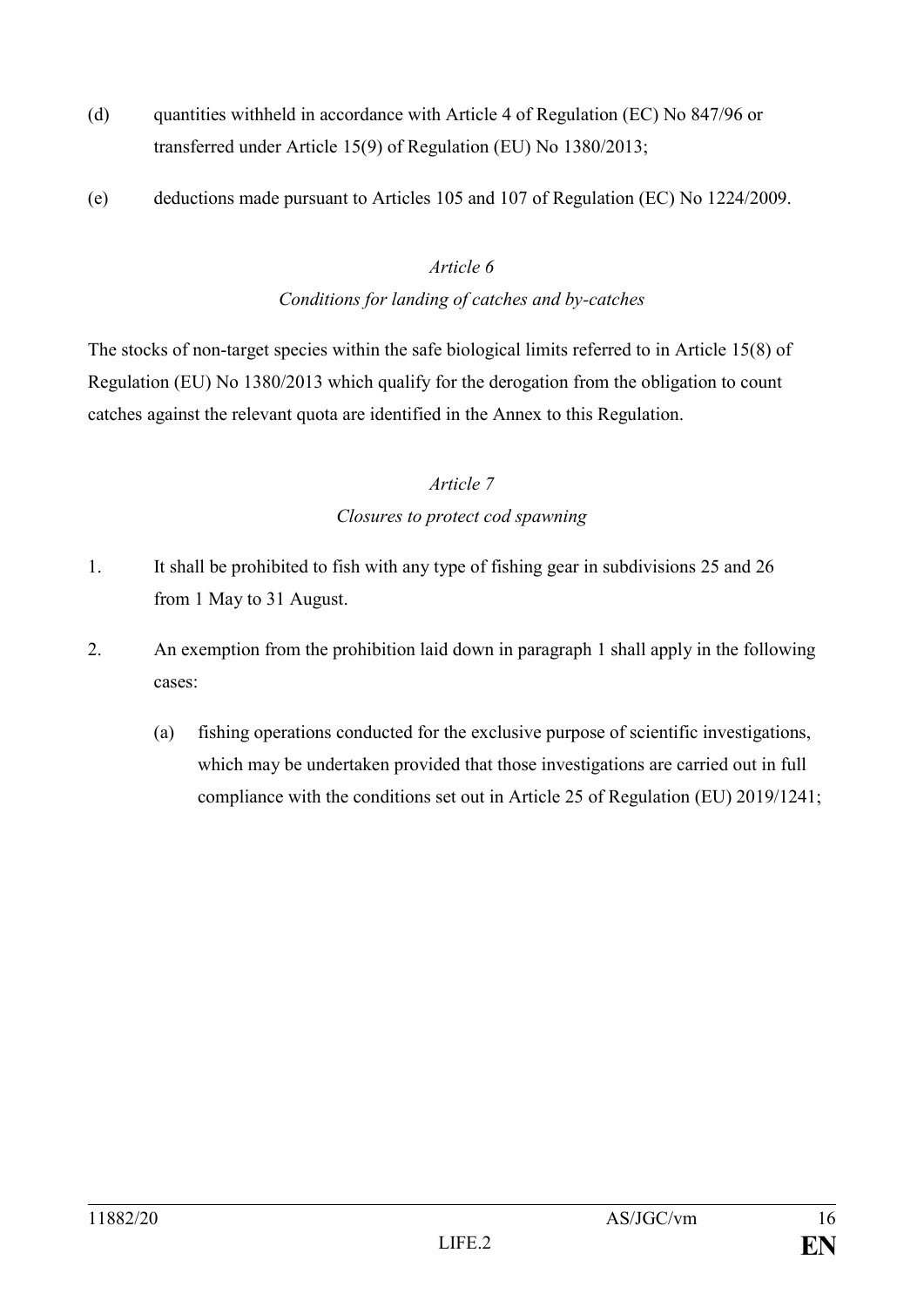- (b) Union fishing vessels of less than 12 metres in length overall that fish with gillnets, entangling nets or trammel nets, with bottom set lines, longlines, drifting lines, handlines and jigging equipment or similar passive gear in areas where the water depth is less than 20 meters according to the coordinates on the official sea chart issued by the competent national authorities;
- (c) Union fishing vessels fishing in subdivision 25 where water depth is less than 50 meters for pelagic stocks for direct human consumption, using gears with a mesh size of 45 mm or less, and whose landings are sorted.
- 3. It shall be prohibited to fish with any type of fishing gear in subdivisions 22 and 23 from 1 February to 31 March and in subdivision 24 from 15 May to 15 August.
- 4. An exemption from the prohibition laid down in paragraph 3 shall apply in the following cases:
	- (a) fishing operations conducted for the exclusive purpose of scientific investigations are carried out in full compliance with the conditions set out in Article 25 of Regulation (EU) 2019/1241;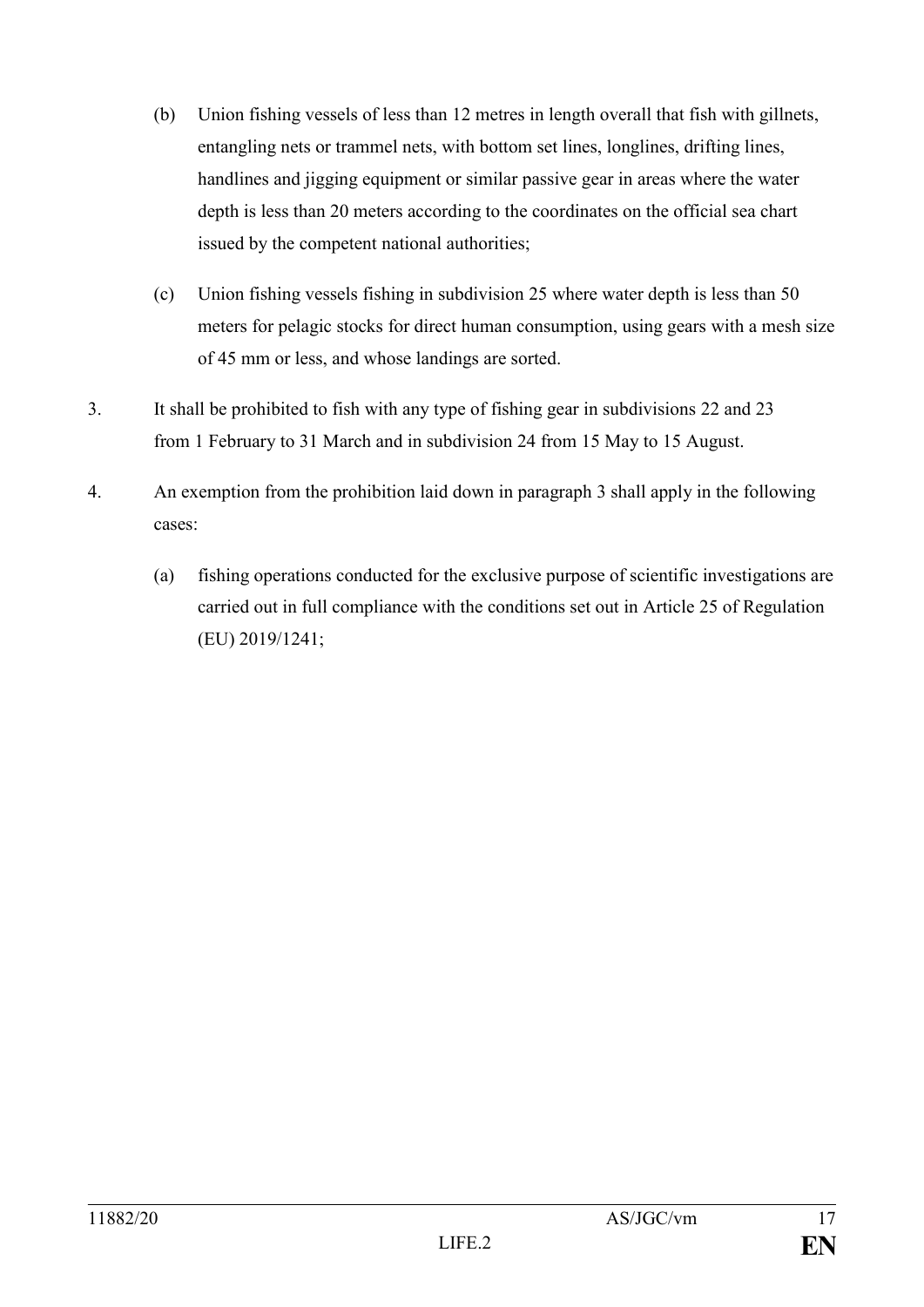- (b) Union fishing vessels of less than 12 metres in length overall that fish with gillnets, entangling nets or trammel nets, with bottom set lines, longlines, drifting lines, handlines and jigging equipment or similar passive gear in subdivisions 22 and 23 in areas where the water depth is less than 20 meters according to the coordinates on the official sea chart issued by the competent national authorities, and in subdivision 24 in areas up to six nautical miles measured from the baselines where the water depth is less than 20 meters according to the coordinates on the official sea chart issued by the competent national authorities;
- (c) Union fishing vessels fishing in subdivision 24 up to six nautical miles measured from the baselines where the water depth is less than 40 meters for pelagic stocks for direct human consumption, using gears with a mesh size of 45 mm or less, and whose landings are sorted.
- 5. Masters of fishing vessels as referred to in paragraph 2, points (b) or (c) and paragraph 4, points (b) or (c) shall ensure that their fishing activity can be monitored at any time by the control authorities of the Member State.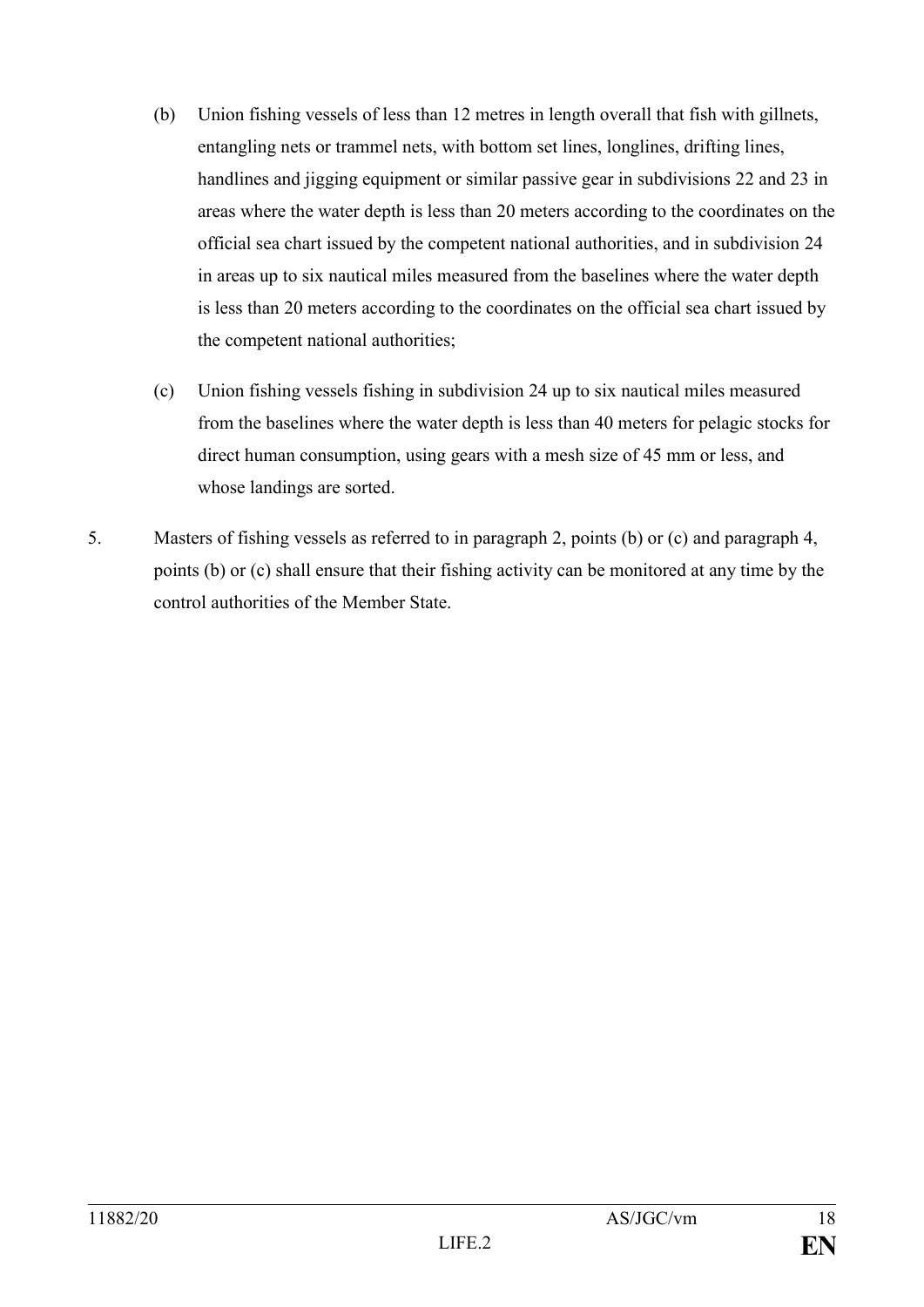#### *Article 8*

# *Measures on recreational fisheries for cod in subdivisions 22-26*

- 1. In recreational fisheries, no more than five specimens of cod may be retained per fisherman per day in subdivisions 22 and 23 and in subdivision 24 within six nautical miles measured from the baselines, except in the period from 1 February to 31 march 2021, when no more than two specimens of cod may be retained per fisherman per day.
- 2. Recreational fishing for cod shall be prohibited in subdivision 24 beyond six nautical miles measured from the baselines and in subdivisions 25 and 26.
- 3. This Article is without prejudice to more stringent national measures.

#### *Article 9*

#### *Measures on sea trout and salmon fishing in subdivisions 22-32*

- 1. It shall be prohibited for fishing vessels to fish for sea trout beyond four nautical miles measured from the baselines in subdivisions 22-32 from 1 January to 31 December 2021. When fishing for salmon in those waters, by-catches of sea trout shall not exceed 3 % of the total catch of salmon and sea trout at any moment on board or landed after each fishing trip.
- 2. This Article is without prejudice to more stringent national measures.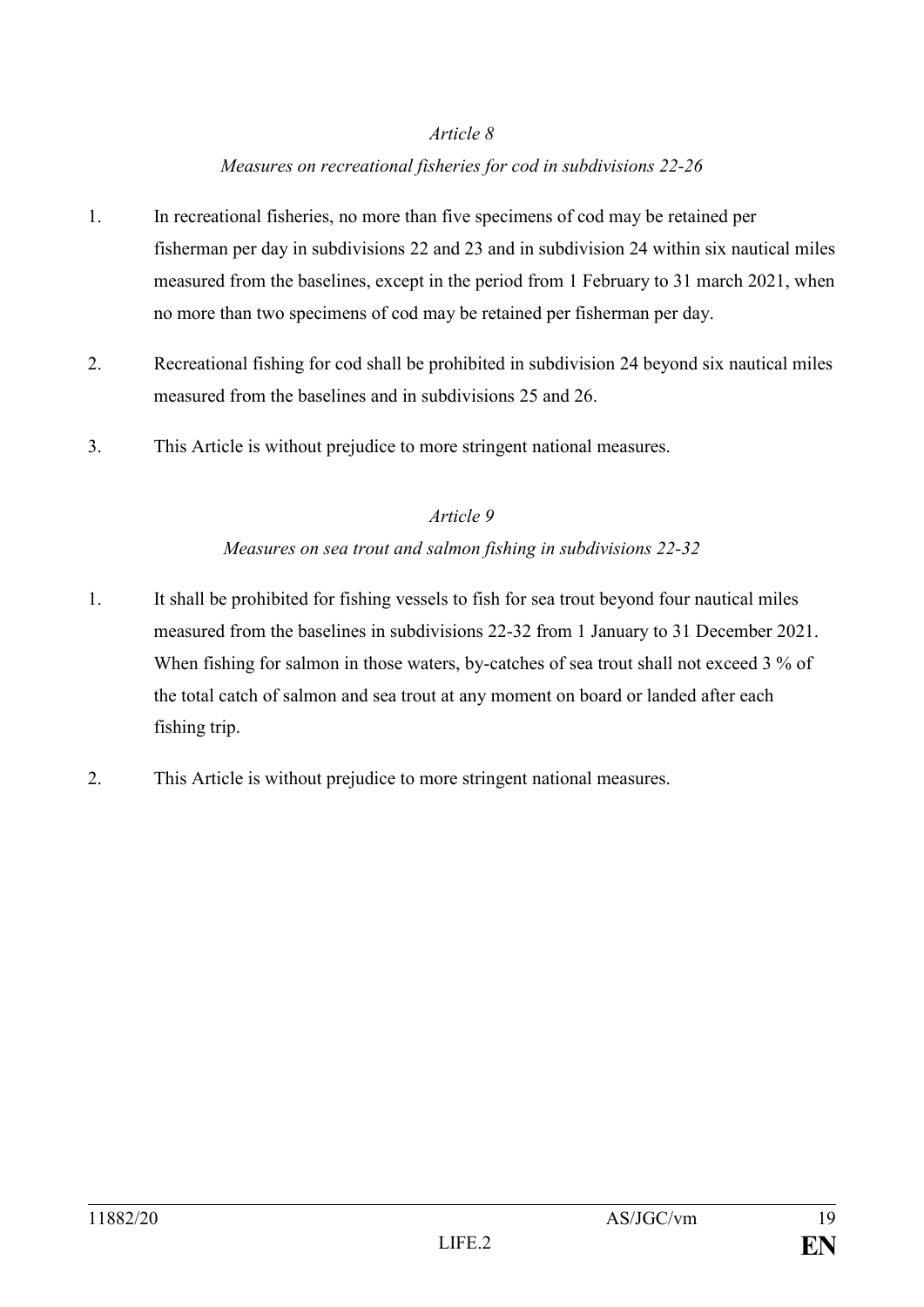# *Article 10 Flexibility*

- 1. Except where specified otherwise in the Annex to this Regulation, Article 3 of Regulation (EC) No 847/96 applies to stocks subject to precautionary TACs and Article 3(2) and (3) and Article 4 of that Regulation shall apply to stocks subject to an analytical TAC.
- 2. Article 3(2) and (3) and Article 4 of Regulation (EC) No 847/96 does not apply where a Member State uses the year-to-year flexibility provided for in Article 15(9) of Regulation (EU) No 1380/2013.

# *Article 11*

# *Data transmission*

Where, pursuant to Articles 33 and 34 of Regulation (EC) No 1224/2009, Member States send data relating to quantities of stocks caught or landed to the Commission, they shall use the stock codes set out in the Annex to this Regulation.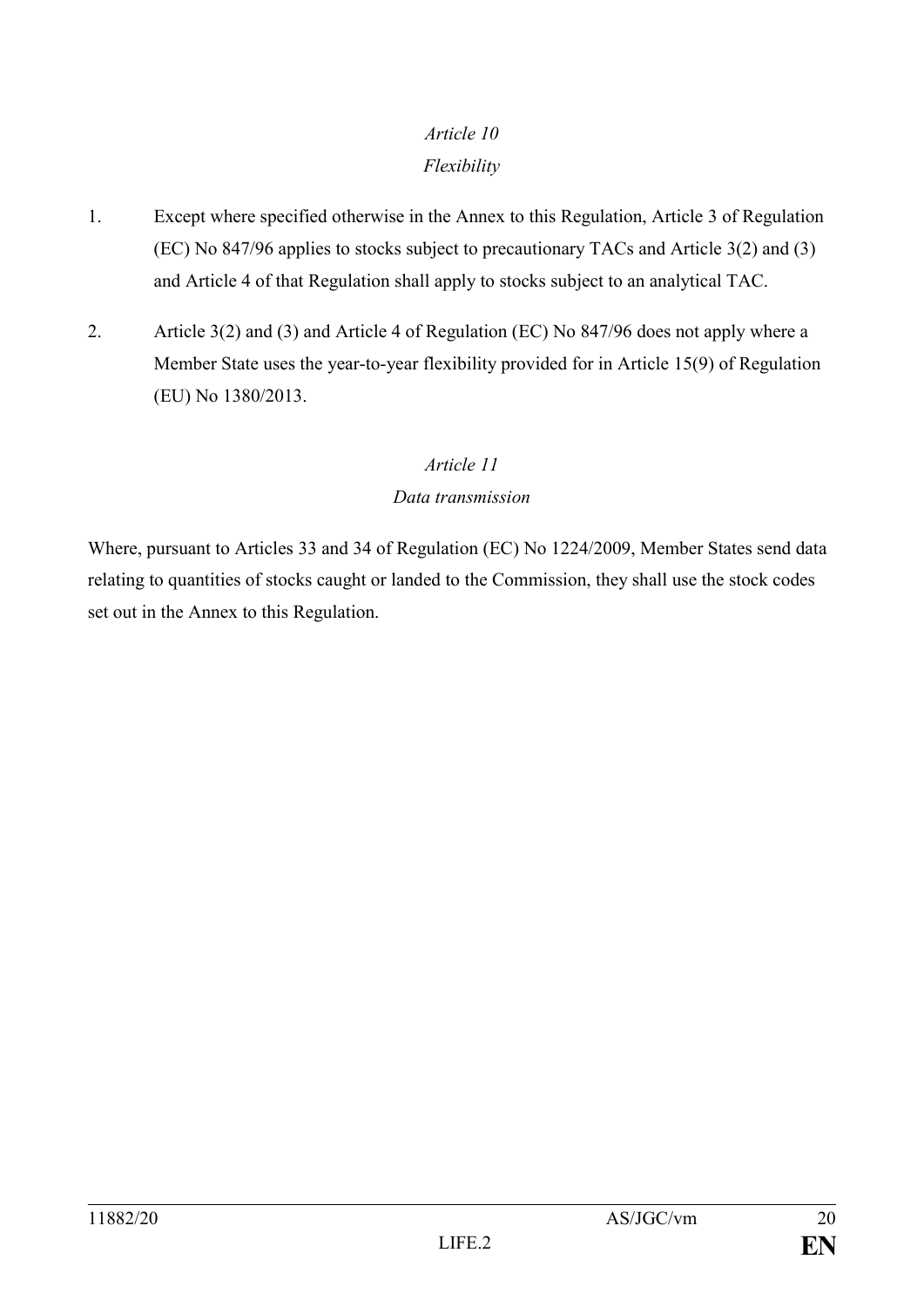# **CHAPTER III FINAL PROVISIONS**

#### *Article 12*

#### *Amendment to Regulation (EU) 2020/123*

In Annex IA, the Fishing opportunities table for Norway pout and associated by-catches in ICES division 3a and Union waters of ICES division 2a and ICES subarea 4 is replaced by the following:

"

| Species:           | Norway pout and associated by-catches |           |                                        |           | 3a; Union waters of 2a and 4<br>Zone:                     |
|--------------------|---------------------------------------|-----------|----------------------------------------|-----------|-----------------------------------------------------------|
|                    | Trisopterus esmarkii                  |           |                                        |           | (NOP/2A3A4.)                                              |
| Period             | 1 November 2019 - 3<br>1 October 2020 |           | 1 November 2020 - 3<br>1 December 2020 |           | Analytical TAC                                            |
| Denmark            | 72 433                                | (1)(3)    | 29 972                                 | (1)(6)    | Article 3 of Regulation (EC) No 847/96 shall not<br>apply |
| Germany            | 14                                    | (1)(2)(3) | 6                                      | (1)(2)(6) | Article 4 of Regulation (EC) No 847/96 shall not<br>apply |
| The<br>Netherlands | 53                                    | (1)(2)(3) | 22                                     | (1)(2)(6) |                                                           |
| Union              | 72 500                                | (1)(3)    | 30 000                                 | (1)(6)    |                                                           |
| Norway             | 14 500                                | (4)       | pm                                     |           |                                                           |
| Faroe Islands      | 5 0 0 0                               | (5)       | pm                                     |           |                                                           |
| <b>TAC</b>         | Not relevant                          |           | Not relevant                           |           |                                                           |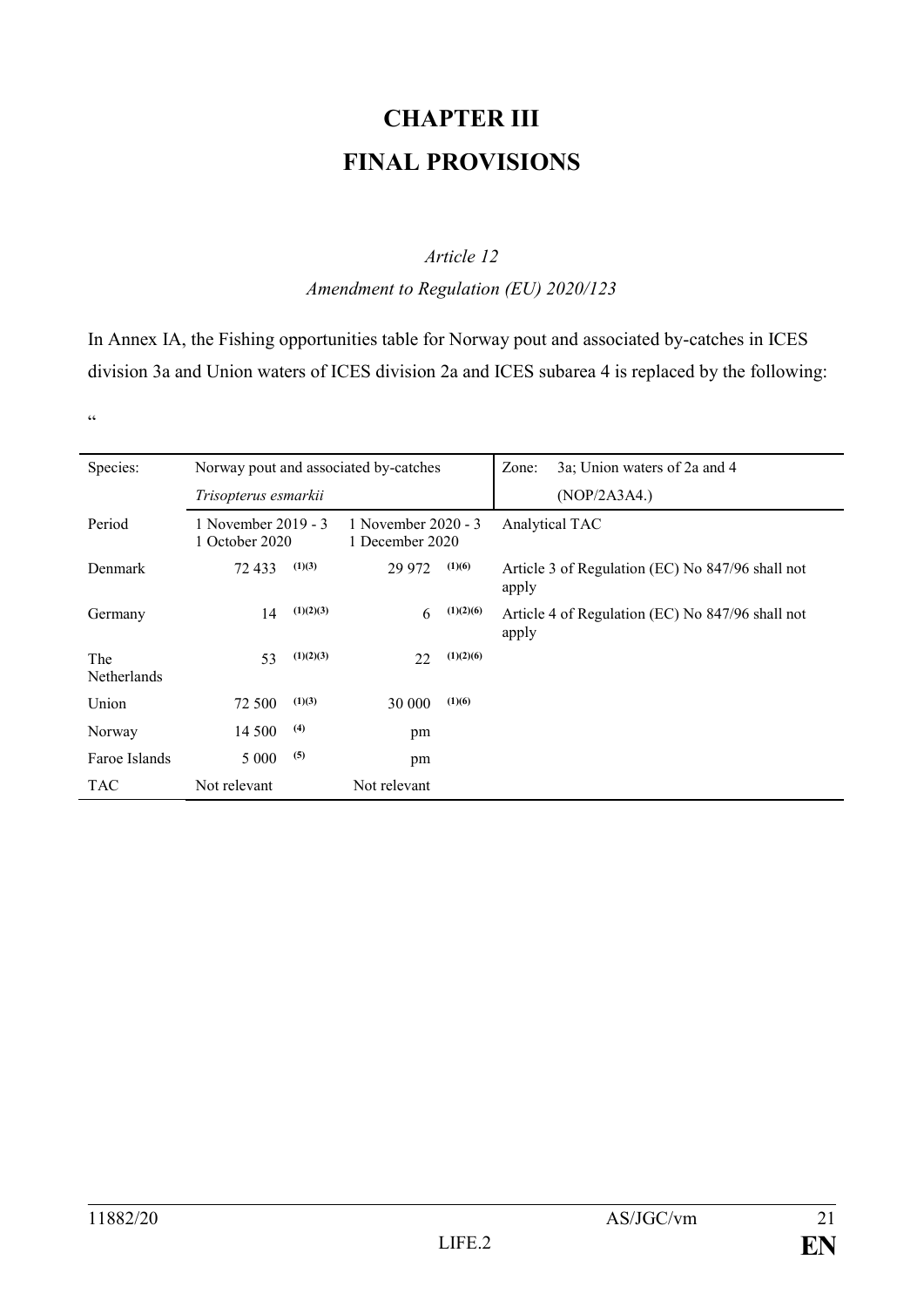| (1) | Up to 5 % of the quota may consist of by-catches of haddock and whiting (OT2/*2A3A4). By-catches<br>of haddock and whiting counted against the quota pursuant to this provision and by-catches of species<br>counted against the quota pursuant to Article 15(8) of Regulation (EU) No 1380/2013 shall, together,<br>not exceed 9 % of the quota. |
|-----|---------------------------------------------------------------------------------------------------------------------------------------------------------------------------------------------------------------------------------------------------------------------------------------------------------------------------------------------------|
| (2) | Quota may be fished in Union waters of ICES zones 2a, 3a and 4 only.                                                                                                                                                                                                                                                                              |
| (3) | Union quota may only be fished from 1 November 2019 to 31 October 2020.                                                                                                                                                                                                                                                                           |
| (4) | A sorting grid shall be used.                                                                                                                                                                                                                                                                                                                     |
| (5) | A sorting grid shall be used. Includes a maximum of 15 % of unavoidable by-catches (NOP/*2A3A4),<br>to be counted against this quota.                                                                                                                                                                                                             |
| (6) | Union quota may be fished from 1 November 2020 to 31 December 2020.                                                                                                                                                                                                                                                                               |
|     | , 2, 3                                                                                                                                                                                                                                                                                                                                            |

#### *Article 13*

#### *Entry into force*

This Regulation shall enter into force on the day following that of its publication in the *Official Journal of the European Union*.

It shall apply from 1 January 2021, except Article 12 which shall apply from 1 November 2020 until 31 October 2021.

This Regulation shall be binding in its entirety and directly applicable in all Member States.

Done at Brussels,

*For the Council The President*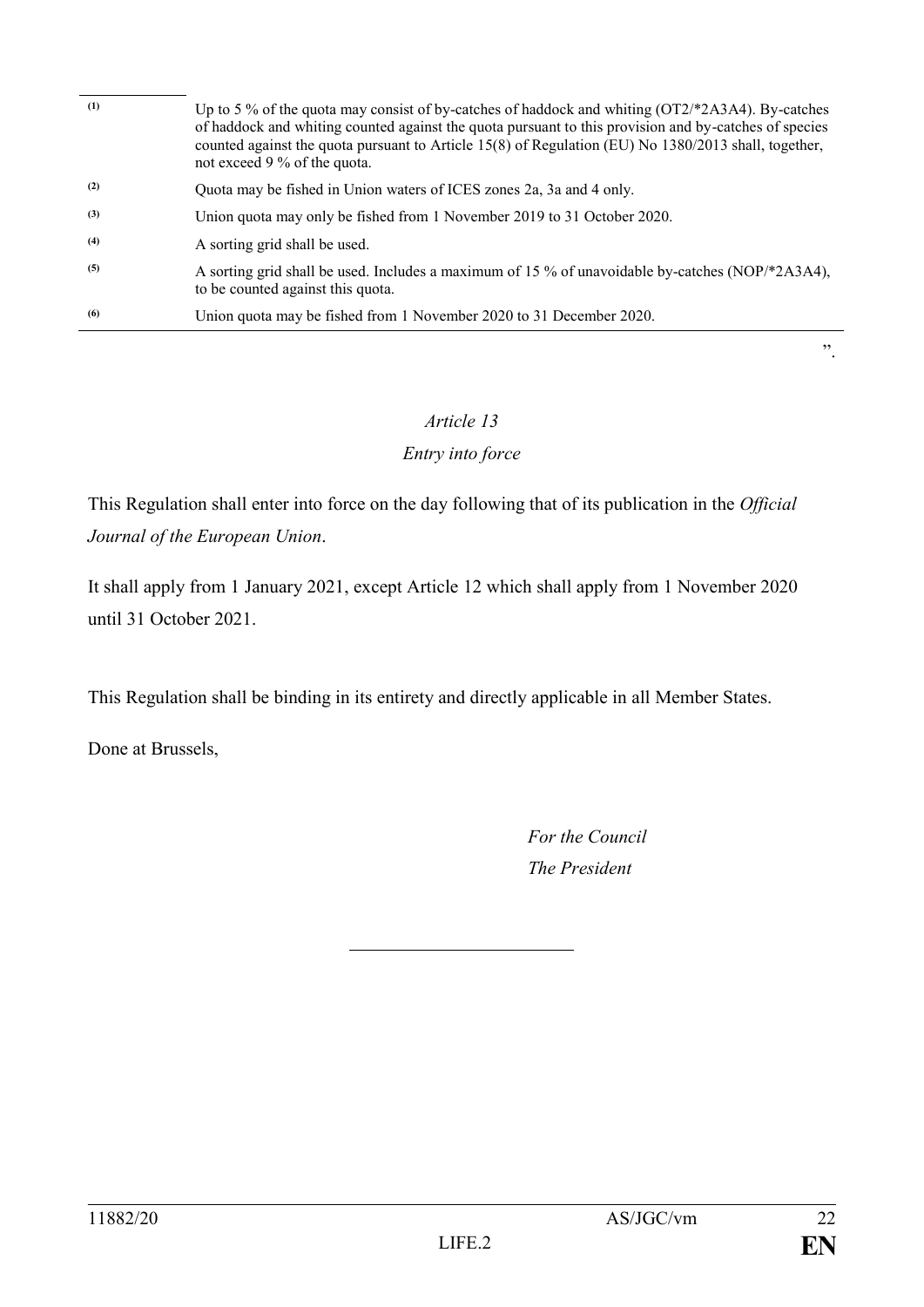# **ANNEX**

# TACs APPLICABLE TO UNION FISHING VESSELS IN AREAS WHERE TACs EXIST BY SPECIES AND BY AREA

The following tables set out the TACs and quotas (in tonnes live weight, except where otherwise specified) by stock, and conditions functionally linked thereto.

The references to fishing zones are references to ICES zones, unless otherwise specified.

The fish stocks are referred to using the alphabetical order of the Latin names of the species.

For the purposes of this Regulation, the following comparative table of Latin names and common names is provided:

| Scientific name       | Alpha-3 code | Common name     |
|-----------------------|--------------|-----------------|
| Clupea harengus       | <b>HER</b>   | Herring         |
| Gadus morhua          | <b>COD</b>   | Cod             |
| Pleuronectes platessa | <b>PLE</b>   | Plaice          |
| Salmo salar           | <b>SAL</b>   | Atlantic salmon |
| Sprattus sprattus     | <b>SPR</b>   | Sprat           |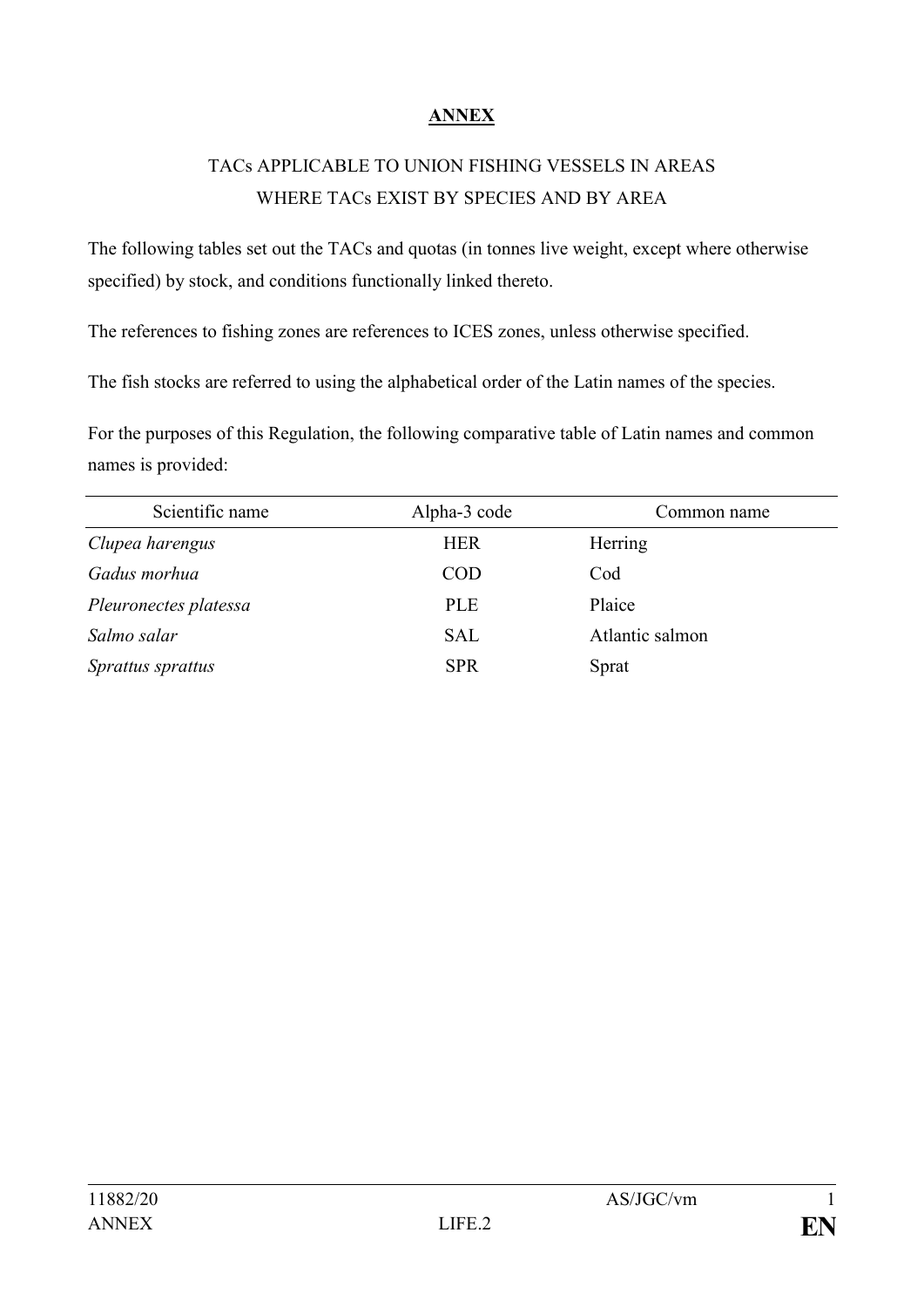| Species:   | Herring         | Zone:             | Subdivisions 30-31 |
|------------|-----------------|-------------------|--------------------|
|            | Clupea harengus |                   | (HER/30/31.)       |
|            |                 |                   |                    |
| Finland    | 53 306          |                   |                    |
| Sweden     | 11 712          |                   |                    |
| Union      | 65 018          |                   |                    |
| <b>TAC</b> | 65 018          | Precautionary TAC |                    |

| Species:   | Herring          | Zone:          | Subdivisions 22-24                                      |
|------------|------------------|----------------|---------------------------------------------------------|
|            | Clupea harengus  |                | $(HER/3BC+24)$                                          |
|            |                  |                |                                                         |
| Denmark    | 221              |                |                                                         |
| Germany    | 869              |                |                                                         |
| Finland    | $\boldsymbol{0}$ |                |                                                         |
| Poland     | 205              |                |                                                         |
| Sweden     | 280              |                |                                                         |
| Union      | 1 5 7 5          |                |                                                         |
| <b>TAC</b> | 1 5 7 5          | Analytical TAC |                                                         |
|            |                  | not apply.     | Article 3(2) and (3) of Regulation (EC) No 847/96 shall |
|            |                  |                | Article 4 of Regulation (EC) No 847/96 shall not apply. |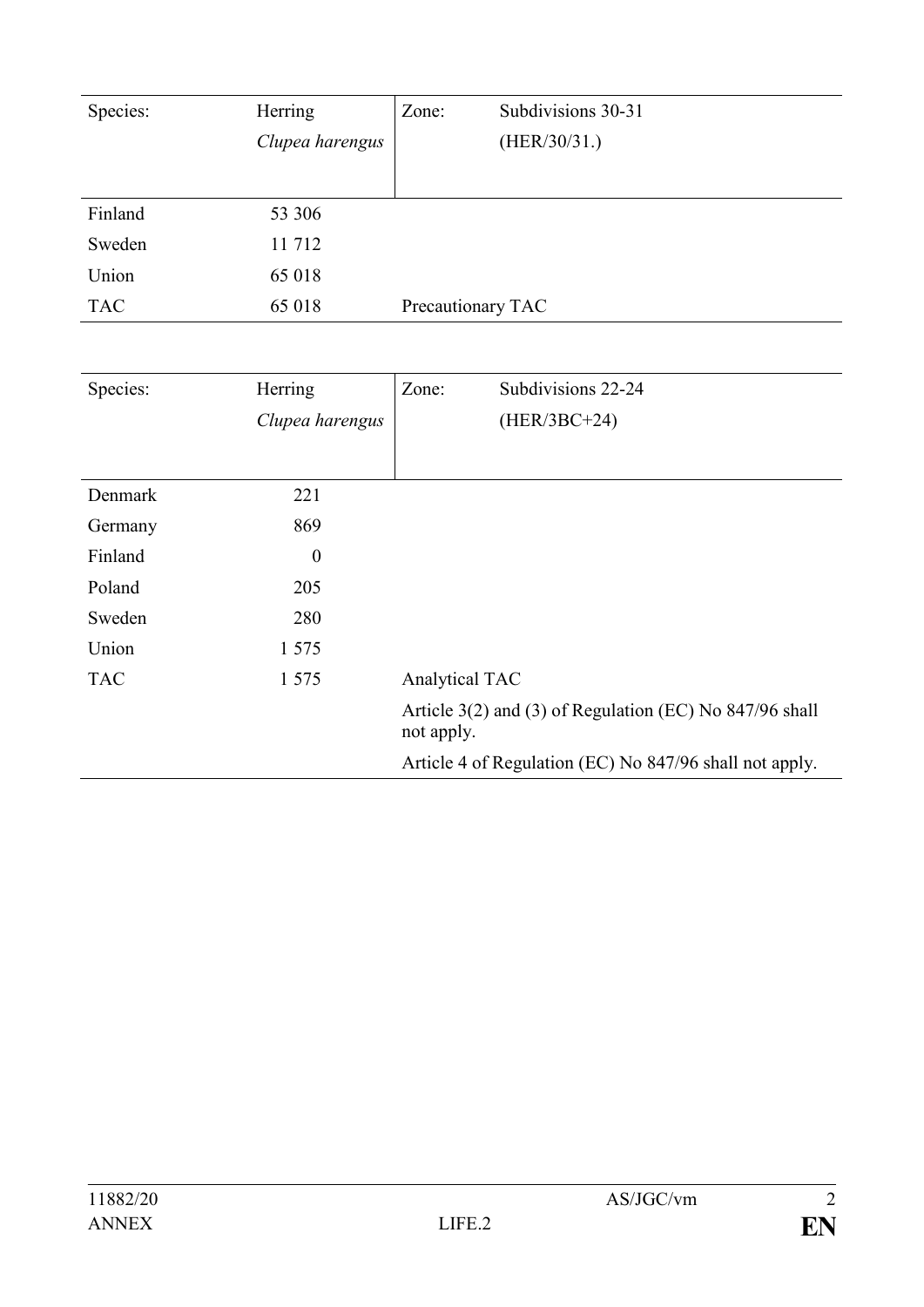| Species:   | Herring<br>Clupea harengus | Zone:          | Union waters of subdivisions 25-27, 28.2,<br>29 and 32<br>(HER/3D-R30) |
|------------|----------------------------|----------------|------------------------------------------------------------------------|
| Denmark    | 2 1 4 6                    |                |                                                                        |
| Germany    | 569                        |                |                                                                        |
| Estonia    | 10 960                     |                |                                                                        |
| Finland    | 21 3 9 3                   |                |                                                                        |
| Latvia     | 2 7 0 5                    |                |                                                                        |
| Lithuania  | 2848                       |                |                                                                        |
| Poland     | 24 304                     |                |                                                                        |
| Sweden     | 32 626                     |                |                                                                        |
| Union      | 97 551                     |                |                                                                        |
| <b>TAC</b> | Not relevant               | Analytical TAC |                                                                        |
|            |                            |                | Article 6 of this Regulation applies.                                  |

| Species:   | Herring         | Zone:          | Subdivision 28.1                      |
|------------|-----------------|----------------|---------------------------------------|
|            | Clupea harengus |                | (HER/03D.RG)                          |
| Estonia    | 18 216          |                |                                       |
| Latvia     | 21 230          |                |                                       |
| Union      | 39 4 4 6        |                |                                       |
| <b>TAC</b> | 39 4 4 6        | Analytical TAC |                                       |
|            |                 |                | Article 6 of this Regulation applies. |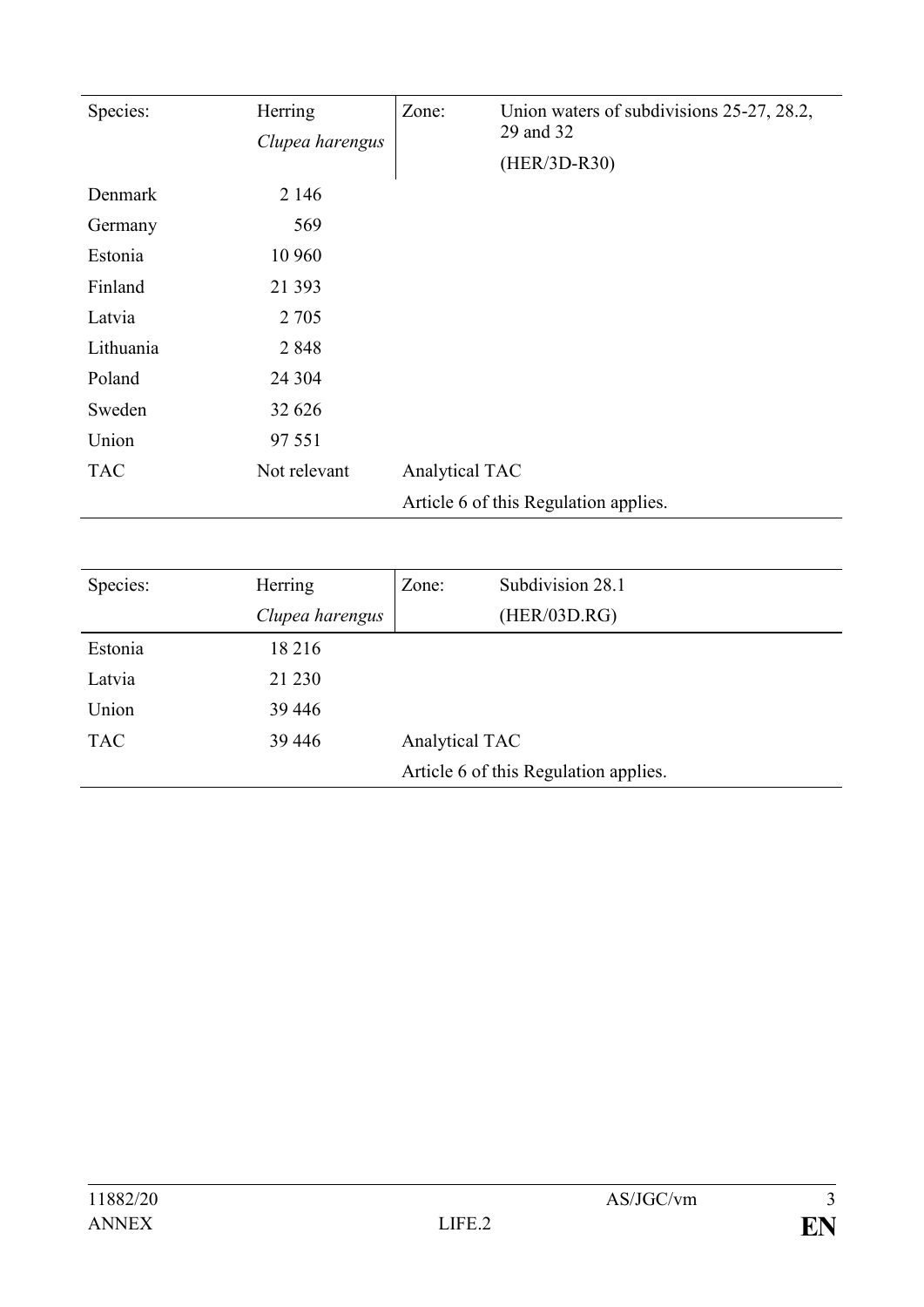| Species:   | Cod          | Zone:             | Union waters of subdivisions 25-32                                                |
|------------|--------------|-------------------|-----------------------------------------------------------------------------------|
|            | Gadus morhua |                   | (COD/3DX32.)                                                                      |
| Denmark    | $137^{(1)}$  |                   |                                                                                   |
| Germany    | $54^{(1)}$   |                   |                                                                                   |
| Estonia    | (1)<br>13    |                   |                                                                                   |
| Finland    | (1)<br>10    |                   |                                                                                   |
| Latvia     | (1)<br>51    |                   |                                                                                   |
| Lithuania  | (1)<br>33    |                   |                                                                                   |
| Poland     | $159$ (1)    |                   |                                                                                   |
| Sweden     | $138^{(1)}$  |                   |                                                                                   |
| Union      | (1)<br>595   |                   |                                                                                   |
| <b>TAC</b> | Not relevant | Precautionary TAC |                                                                                   |
|            |              | not apply.        | Article 3(2) and (3) of Regulation (EC) No 847/96 does                            |
|            |              |                   | Article 4 of Regulation (EC) No 847/96 does not apply.                            |
| (1)        |              |                   | Exclusively for by-catches. No directed fisheries are permitted under this quota. |

By way of derogation from the first paragraph, fishing operations conducted for the exclusive purpose of scientific investigations may be directed to cod provided that those investigations are carried out in full compliance with the conditions set out in Article 25 of Regulation (EU) 2019/1241.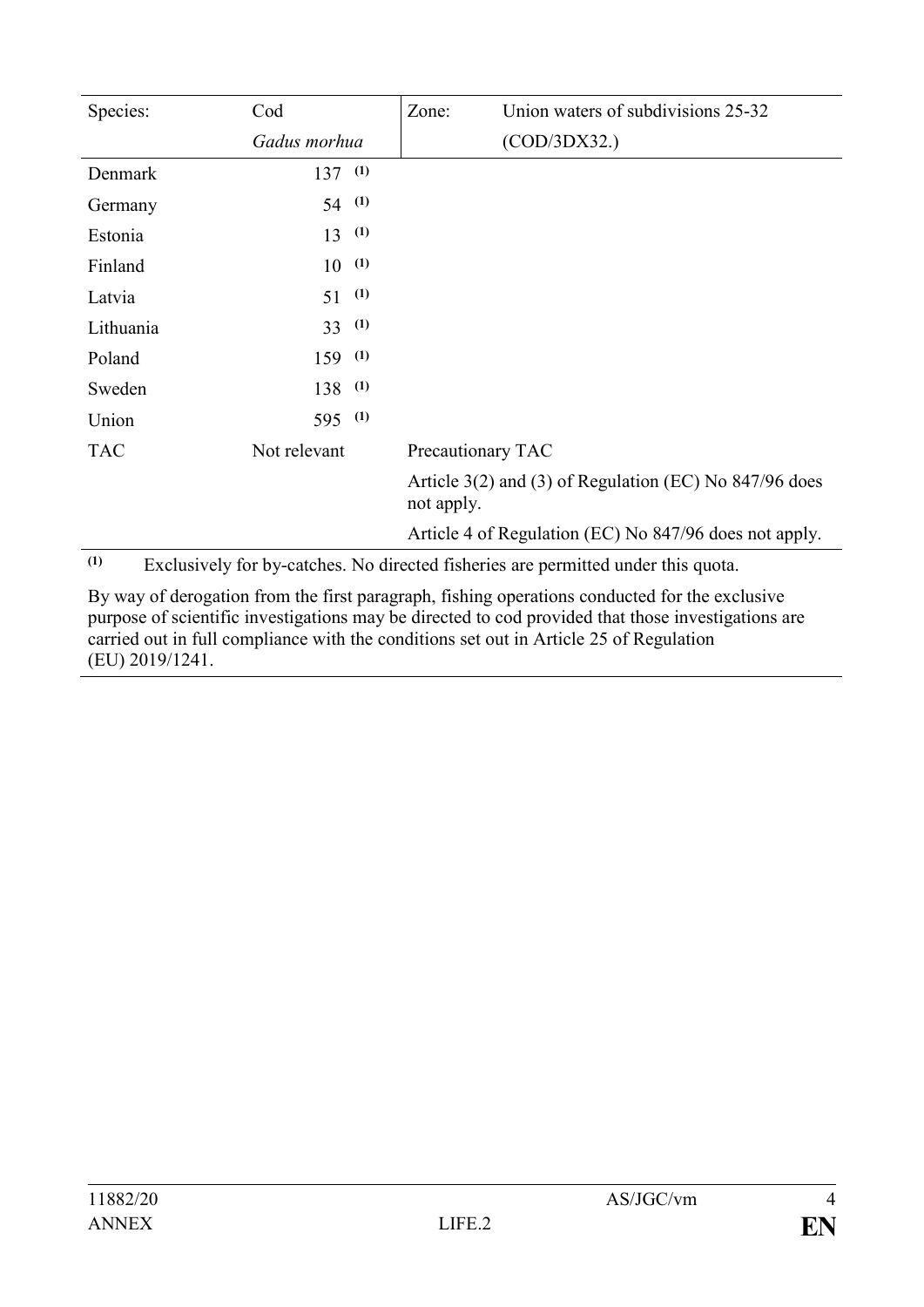| Species:   | Cod          |     | Zone:          | Subdivisions 22-24                                     |
|------------|--------------|-----|----------------|--------------------------------------------------------|
|            | Gadus morhua |     |                | $(COD/3BC+24)$                                         |
| Denmark    | $1746$ (1)   |     |                |                                                        |
| Germany    | $854$ (1)    |     |                |                                                        |
| Estonia    | $39^{(1)}$   |     |                |                                                        |
| Finland    | $34^{(1)}$   |     |                |                                                        |
| Latvia     | $144$ (1)    |     |                |                                                        |
| Lithuania  | 94 (1)       |     |                |                                                        |
| Poland     | $467$ (1)    |     |                |                                                        |
| Sweden     | $622$ (1)    |     |                |                                                        |
| Union      | $4000$ (1)   |     |                |                                                        |
| <b>TAC</b> | 4 0 0 0      | (1) | Analytical TAC |                                                        |
|            |              |     | not apply.     | Article 3(2) and (3) of Regulation (EC) No 847/96 does |
|            |              |     |                | Article 4 of Regulation (EC) No 847/96 does not apply. |

**(1)** In subdivision 24 exclusively for by-catches. No directed fisheries are permitted under this quota in subdivision 24.

By way of derogation from the first paragraph, fishing operations conducted for the exclusive purpose of scientific investigations may be directed to cod provided that those investigations are carried out in full compliance with the conditions set out in Article 25 of Regulation (EU) 2019/1241.

By way of derogation from the first paragraph, fishing this quota in subdivision 24 is permitted for Union fishing vessels of less than 12 metres length overall fishing with gillnets, entangling nets or trammel nets, with bottom set lines, longlines, drifting lines, handlines and jigging equipment or similar passive gear in areas up to six nautical miles measured from the baselines where the water depth is less than 20 metres according to the coordinates on the official sea chart issued by the competent national authorities. Masters of those fishing vessels shall ensure that their fishing activity can be monitored at any time by the control authorities of the Member State.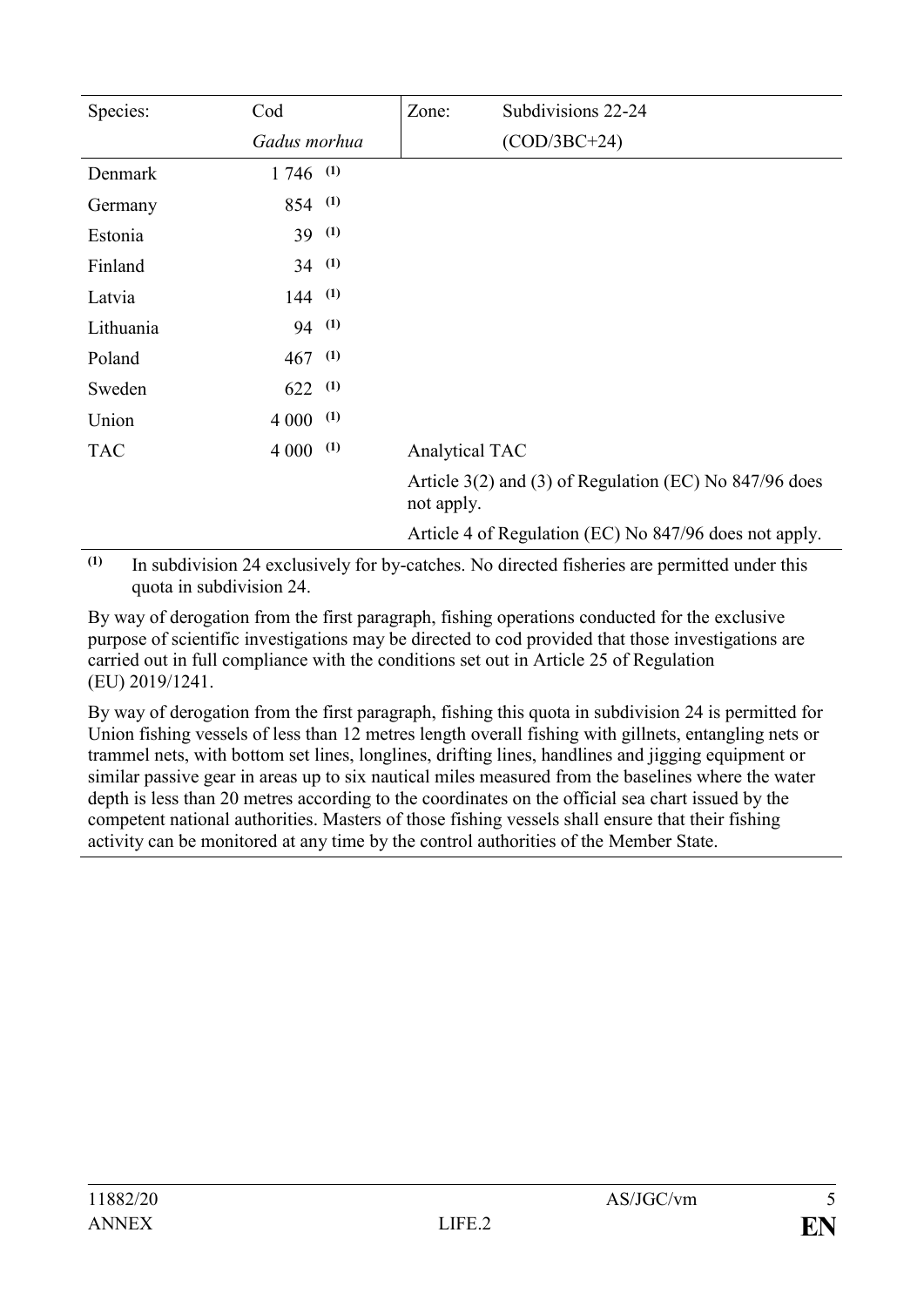| Species:   | Plaice                | Union waters of subdivisions 22-32<br>Zone: |
|------------|-----------------------|---------------------------------------------|
|            | Pleuronectes platessa | $(PLE/3BCD-C)$                              |
|            |                       |                                             |
| Denmark    | 5 1 8 7               |                                             |
| Germany    | 576                   |                                             |
| Poland     | 1 0 8 6               |                                             |
| Sweden     | 391                   |                                             |
| Union      | 7 2 4 0               |                                             |
| <b>TAC</b> | 7 2 4 0               | Analytical TAC                              |
|            |                       | Article 6 of this Regulation applies.       |

| Species:   | Atlantic salmon     | Union waters of subdivisions 22-31<br>Zone:                          |
|------------|---------------------|----------------------------------------------------------------------|
|            | Salmo salar         | $(SAL/3BCD-F)$                                                       |
| Denmark    | $19582$ (1)         |                                                                      |
| Germany    | $2179$ (1)          |                                                                      |
| Estonia    | $1\,990\quad(1)(2)$ |                                                                      |
| Finland    | $24\,417$ (1)       |                                                                      |
| Latvia     | $12\,455\quad(1)$   |                                                                      |
| Lithuania  | $1464$ (1)          |                                                                      |
| Poland     | $5940^{(1)}$        |                                                                      |
| Sweden     | $26\,469$ (1)       |                                                                      |
| Union      | 94 496 (1)          |                                                                      |
| <b>TAC</b> | Not relevant        | Precautionary TAC                                                    |
|            |                     | Article 3(2) and (3) of Regulation (EC) No 847/96 does<br>not apply. |
|            |                     | Article 4 of Regulation (EC) No 847/96 does not apply.               |

**(1)** Expressed by number of individual fish.

**(2)** Special condition: up to 25 % and no more than 500 specimens of this quota may be fished in Union waters of subdivision 32 (SAL/\*3D32).